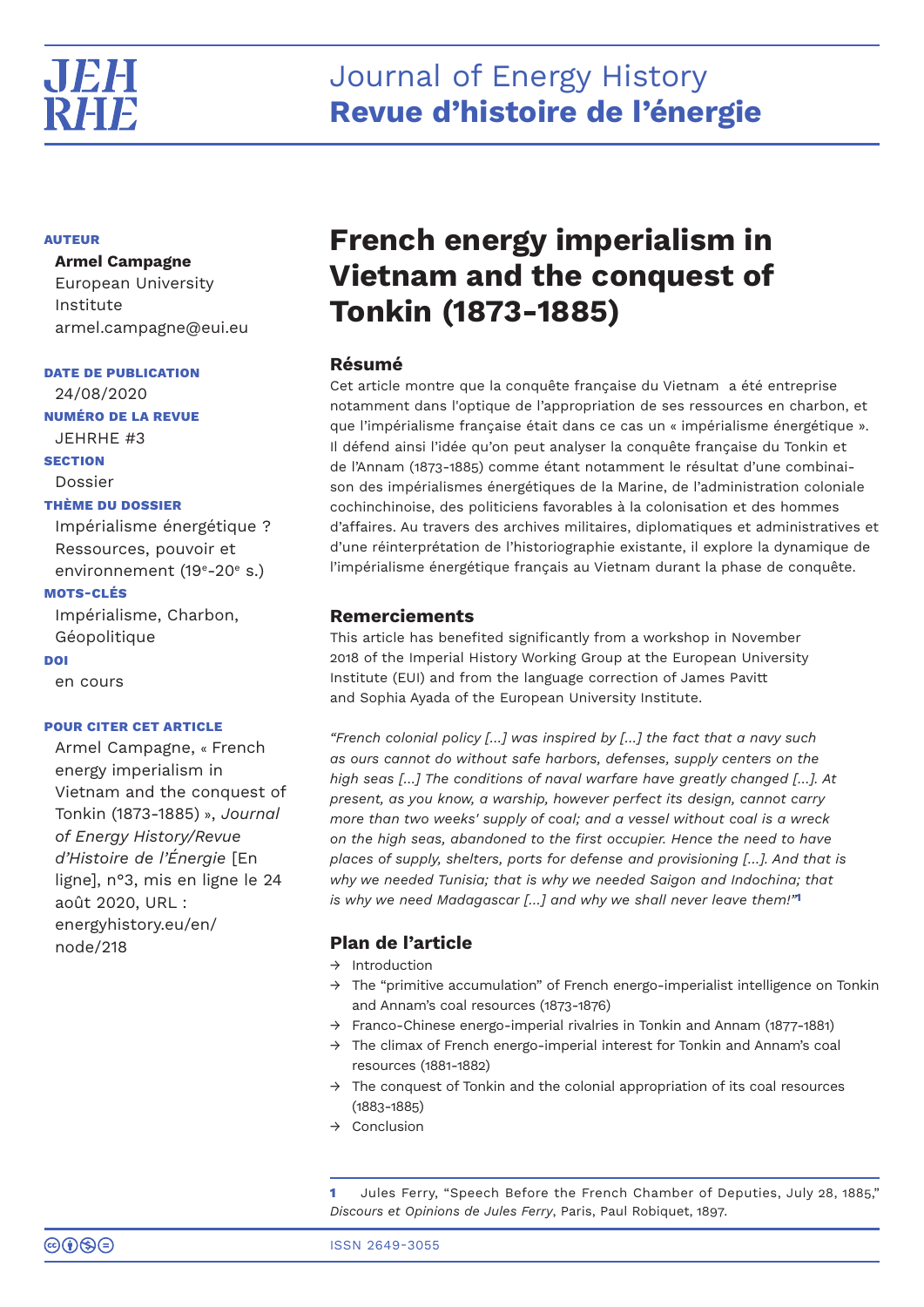# **INTRODUCTION**

- This article posits that the French conquest of Tonkin (and Annam to a lesser extent) was undertook notably to appropriate its coal resources for the energy supply of the French Navy, and that French imperialism was in that case an "energy imperialism". "Energy imperialism", here defined as a process of appropriation of energy resources by a foreign body through formal or informal colonization, is a distinct form of imperialism due to its high geo-strategic and economic importance, as shown by former Prime Minister Jules Ferry's speech before the French Parliament in July 1885. It was a significant aspect of the late French colonial empire, in Gabon as in Algeria,**<sup>1</sup>** but the conquest of Tonkin and Annam has not been assessed in that light.**<sup>2</sup>** 1
- This article intends to make up for that gap in the existing literature, and to determine the role of energy imperialist forces in the conquest of Tonkin and Annam, casting a new light on the history of the French colonialization of Vietnam.**<sup>3</sup>** Although it has already been argued that "naval imperialism" was the driving force behind the conquest of Vietnam, and that coal played an important role in that conquest,**4** the role of energy imperialist forces in the conquest of Tonkin and Annam has not been assessed systematically. The case of the conquest of Tonkin and Annam is particularly original and stimulating 2

as it sheds light on the economic and geo-political rivalries, notably about Tonkin and Annam's coal resources, between France and China.

The concept of energy imperialism has been mainly applied to cases of "oil imperialism", from Persia to Saudi Arabia.**5** However, "coal imperialism" was also an important historical phenomenon from the second half of the  $19<sup>th</sup>$  century, with the general and progressive transition from sail to steam in several military and merchant navies, up to the transition to fuel of the main military navies from the beginning of the 20<sup>th</sup> century.**6** Indeed, the necessity for vessels to be supplied in coal required the construction of coaling stations and bases on a global scale, as in the case of the British Navy in preparation of a potential conflict,**7** or in the case of the United States Navy in the Pacific at the end of the 19th century.**8** It also led, in order to secure local coal sources for the British Navy, to the rise of a global British geological imperialism and to the conquest of coal islands such as Labuan, off the coast of Borneo.**<sup>9</sup>** 3

Just as the British empire was dependent on the military strength of its Navy and its adequate supply in coal, French imperialism in South-East Asia in the second half of the  $19<sup>th</sup>$  century was bound to the military might of the French Navy, 4

**<sup>1</sup>** Roberto Cantoni, "Energo-Colonialism: The Role of the Oil Industry in Gabon in the Trente Glorieuses" (presented at the Doctoriales, Blois, 2015); Samir Saul, *Intérêts économiques français et décolonisation de l'Afrique du Nord* (Genève: Librairie Droz, 2016).

**<sup>2</sup>** Jeoung Jaehyun, "Exploitation minière et exploitation humaine : les charbonnages dans le Vietnam colonial, 1874- 1945" (Doctoral Thesis, Université Paris Diderot - Paris 7, 2018) focuses more on the French attempts to appropriate Vietnam's coal resources that on the role of energy imperialism in the broader colonization process, although it is the most valuable contribution to the literature on that matter to that day. In my PhD research I try to fil that gap more extensively.

**<sup>3</sup>** On the history of French colonialism in Vietnam, see e.g. Pierre Brocheux and Daniel Hémery, *Indochina: An Ambiguous Colonization, 1858-1954* (Berkeley: University of California Press, 2011).

**<sup>4</sup>** *Ibid*., 21 and 33; Jaehyun.

**<sup>5</sup>** Marian Kent, *Moguls and Mandarins: Oil, Imperialism, and the Middle East in British Foreign Policy, 1900-1940* (London: Frank Cass, 1993); Robert Vitalis, *America's Kingdom: Mythmaking on the Saudi Oil Frontier* (London: Verso, 2009); Guillemette Crouzet, *Genèses du Moyen-Orient: le Golfe Persique à l'âge des impérialismes (vers 1800-vers 1914)* (Ceyzérieu: Champ Vallon, 2015).

**<sup>6</sup>** Volkan Ş. Ediger and John V. Bowlus, "A Farewell to King Coal: Geopolitics, Energy Security, and the Transition to Oil, 1898–1917", *The Historical Journal*, 62.2 (2019), 427–49.

**<sup>7</sup>** Steven Gray, *Steam Power and Sea Power: Coal, the Royal Navy, and the British Empire, c. 1870-1914* (London: Palgrave Macmillan, 2018).

**<sup>8</sup>** Peter A. Shulman, *Coal & Empire: The Birth of Energy Security in Industrial America* (Baltimore: Johns Hopkins University Press, 2015).

**<sup>9</sup>** Robert A. Stafford, *Scientist of Empire: Sir Roderick Murchison, Scientific Exploration and Victorian Imperialism*  (Cambridge: Cambridge University Press, 1989); Andreas Malm, "Who Lit This Fire? Approaching the History of the Fossil Economy", *Critical Historical Studies* vol. 3, n° 2, 2016, 215-48.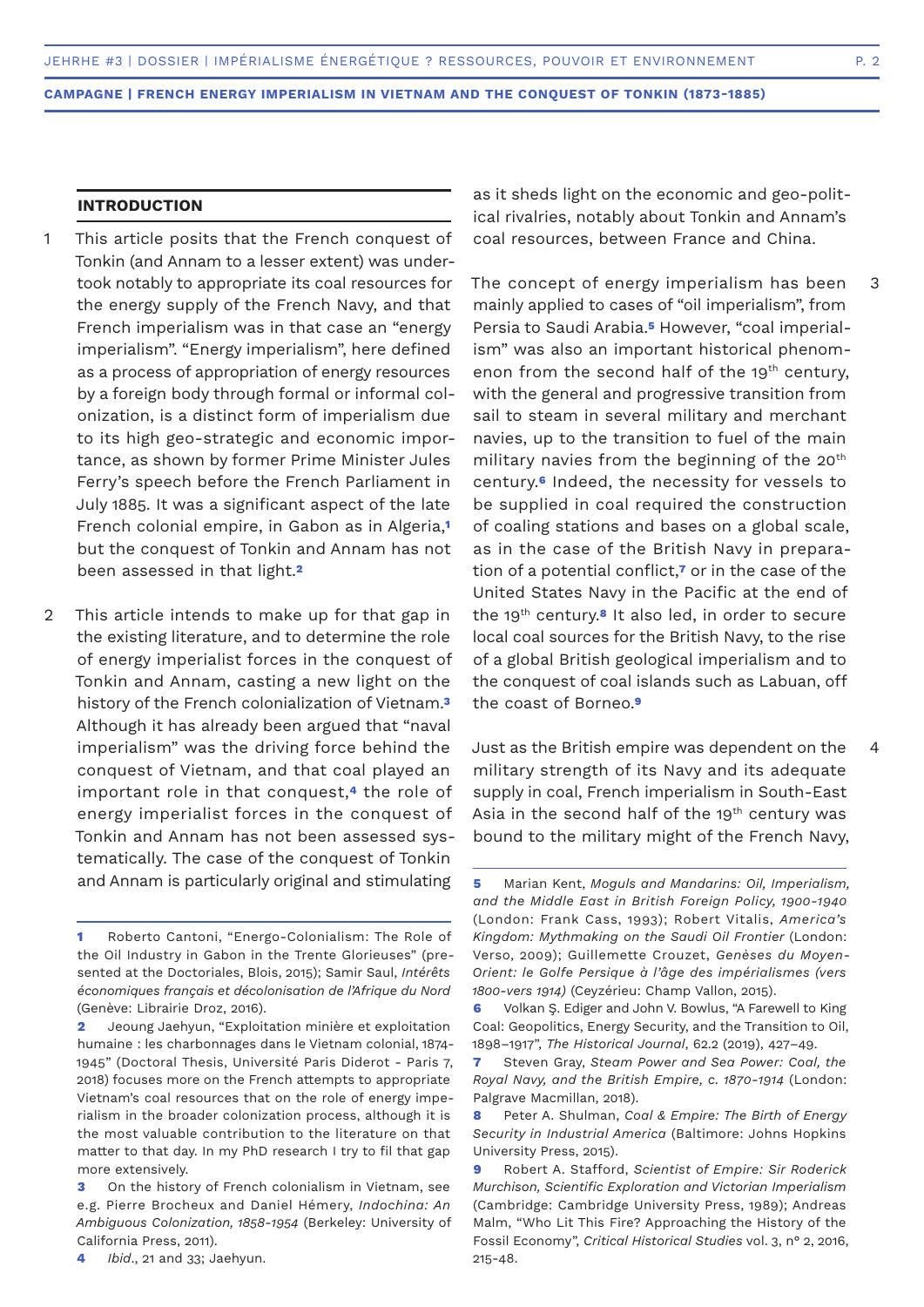and thus to its coal supply as it had transitioned from sail to steam since 1846–51.**10** The French navy was not merely a military lobby pushing for its own interests. Without a powerful navy, the expansion of French commerce and geopolitical influence would have been impossible, and so therefore the acquisition of a status of global power.**11** And to that great imperial design, the conquest of Tonkin and Annam and their coal mines was crucial. It would allow in theory the French Navy not only to become more independent from British coal infrastructure,**12** but also to have its own source of coal supply.**13** This led Brocheux and Hémery to argue that "the acquisition of the [coal] mines of Hon Gai […] was a driving motivation for the conquest of Tonkin".**14** Similarly, Fichter argued that "the seizure of the mines in Tonkin and Annam were [...] inspired by a desire to have Asian mines under French control" as they "seemed to promise carbon independence and [thus] constituted one of France's objective in the Sino-French War by which Tonkin was conquered". Hence, both underlined the crucial role of the French Navy's energy imperialism in the conquest of Tonkin and Annam. In addition, this "coalonization" of Tonkin and Annam was framed as a step towards the conquest of southern China,**15** notably its mineral riches, and the affirmation of French naval power in the Pacific.**16** And indeed, coal was not only a motivation for military conquest, but also what allowed energetically this conquest and an

**10** Brocheux and Hémery, *Indochina: An Ambiguous Colonization*, 21.

**12** On the dependency to British coal infrastructures of the French Navy, see James R. Fichter, "British Infrastructure and French Empire: Anglo-French Steam Interdependency in Asian Waters, c.1852–1870", *Britain and the World*, 5.2 (2012), 183–203 and James R. Fichter, "Imperial Interdependence on Indochina's Maritime Periphery: France and Coal in Ceylon, Singapore, and Hong Kong, 1859–1895", in *British and French Colonialism in Africa, Asia and the Middle East*, ed. by James R. Fichter (Cham: Springer International Publishing, 2019), 151–79.

- **13** *Ibid*. and Brocheux and Hémery, *Indochina: An Ambiguous Colonization*, 34.
- **14** *Ibid*., 21.
- **15** Brocheux and Hémery, 67.

energy source necessary for further conquests. Coal was fueling French imperialism.

However, Tonkin and Annam's coals were not only coveted by the French Navy, but also by various private investors with significant connections with pro-colonial politicians, and even by the authorities of French Cochinchina.**17** Therefore, this paper argues that the conquest of Tonkin and Annam can be analyzed as being notably the combined product of French naval, economic and political energo-imperialisms: the Navy sought to supply its vessels with good quality coal from independent sources; businessmen sought to appropriate and exploit coal to produce profit; pro-colonial politicians sought to supply their colonial enterprise with a steady and cheap supply in coal; and colonial administrators sought to secure fiscal revenues for their budget and coal supply for their colony. 5

These energo-imperial actors, inextricably bound, were more or less predominant depending on the historical context, their strategies were constantly in evolution in order to adapt to the historical conjecture, and their interests could converge as well as diverge partially. Thus, opposing the reductionist views of energy imperialism as a monolithic phenomenon with its impersonal and automatic dynamics, this article argues that energy imperialism is a complex, transforming and combined product of different energo-imperial actors, with their respective aims and strategies. The case of Vietnam particularly sheds lights on this non-monolithical dimension of energy imperialism. It also illustrates the "tensions of empire",**18** those between political, naval and economic imperialists in a sector – energy – which is often assumed erroneously to be that of complete consensus between public and private actors.**<sup>19</sup>**

6

**<sup>11</sup>** *Ibid*., 22.

**<sup>16</sup>** Patrice Morlat, *Indochine années vingt : le balcon de la France sur le Pacifique* (Paris : Indes savantes, 2001).

**<sup>17</sup>** Brocheux and Hémery, *Indochina: An Ambiguous Colonization*, 33-34.

**<sup>18</sup>** Frederick Cooper and Ann Laura Stoler (eds.), *Tensions of Empire: Colonial Cultures in a Bourgeois World* (Berkeley: University of California Press, 1997).

**<sup>19</sup>** Gregory Nowell, *Mercantile States and the World Oil Cartel, 1900-1939* (Ithaca: Cornell University Press, 1994).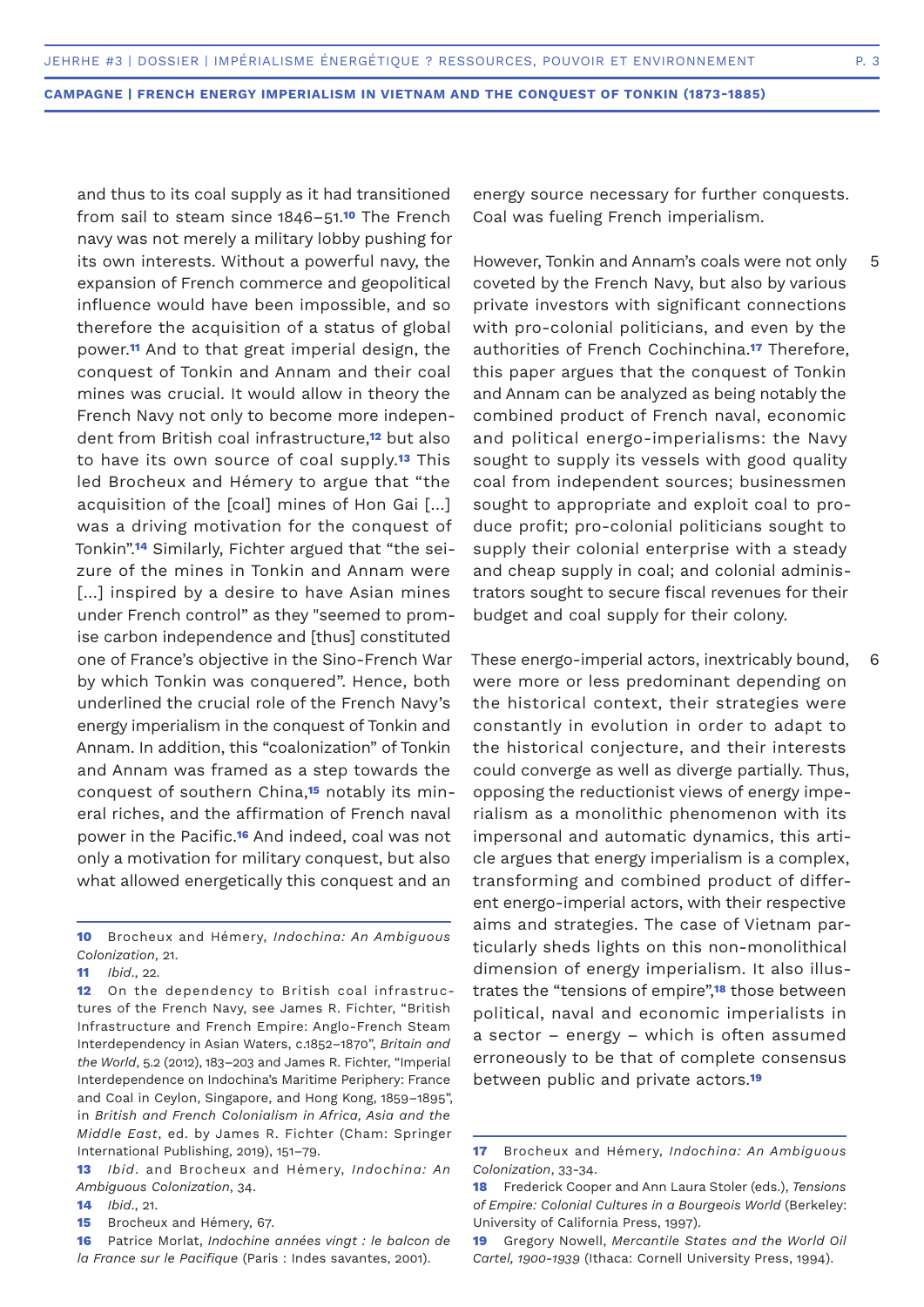- Overall, this article analyses energy imperialism as a specific, plural, situated, partly unsuccessful and complex historical phenomenon, different in nature and in importance from other imperialisms due to both its high economic and geo-strategic importance; plural, due to the plurality of actors involved; situated, as French energy imperialism was very different in Vietnam and in Algeria;**20** partly unsuccessful, as the promised Eldorado was partly deceptive and finally lost and as companies faced unsolvable workforce problems and labor resistance;**21** and complex, as the combination of energy imperialisms tends to shift constantly, especially in times of conquest and war. 7
- Within that framework, this article assesses the history of French energy imperialism in Vietnam from early French energo-imperial interests in Tonkin and Annam's coal resources to the establishment of a French protectorate over Tonkin and Annam. Through military, diplomatic and administrative archives and a reinterpretation of existing literature, it investigates the dynamics of French energy imperialism in Vietnam during the conquest phase. 8

# **THE "PRIMITIVE ACCUMULATION" OF FRENCH ENERGO-IMPERIALIST INTELLIGENCE ON TONKIN AND ANNAM'S COAL RESOURCES (1873-1876)**

French energo-imperialist intelligence about Tonkin and Annam's coal resources started being collected first through naval and commercial expeditions from China and Cochinchina (southern Vietnam) in the 1860's–1870's.China had been, since the First Opium War (1838– 1842) lost against the British Navy, progressively commercially penetrated and politico-militarily weakened, while French Cochinchina had been conquered from the declining Annam Empire 9

in 1858–66 due to a convergence of commercial, religious, naval and political imperialisms, and was then ruled by the French navy until the 1880's, "which was more important in Indochina than in any other colony".**22** French imperialist projects in China and Indochina went hand in hand, as the economic penetration of the former was "the initial goal of the conquest of Indochina".**23** Further, Cochinchina was conquered during the Second Opium War (1856– 1860), and this conquest was made possible because of the military weakening of China, Vietnam's traditional "suzerain".**24** This connection between French imperial projects in China and Vietnam would continue well after the conquest of Tonkin, with the economic penetration of Yunnan in 1895–1898.**25** This informal colonization was notably driven by energo-imperial considerations, with "projects of liaisons between the Yunnan tin, copper, and iron mines and the Tonkin coal mines" emerging from exploratory missions sponsored by the *Comité des forges*  (French's main patronal organization);**26** the construction of a coaling station on the bay of Guangzhouwan;**27** and various imperial projects aiming – in relation with the envisioned railway line between Tonkin and Yunnan – to exploit coal mines in Yunnan.**<sup>28</sup>**

The French Navy's Mekong Expedition (1866– 10 1868), which aimed to find a path from French Cochinchina to Yunnan, had already mentioned the existence of coal mines in the South of

**<sup>20</sup>** André Nouschi, *La France et le pétrole* (Paris : Picard, 2000); Saul, *Intérêts économiques français et décolonisation de l'Afrique du Nord*, 2016; Roberto Cantoni, *Oil Exploration, Diplomacy, and Security in the Early Cold War: The Enemy Underground* (London: Routledge, 2017).

**<sup>21</sup>** Jaehyun, "Exploitation minière et exploitation humaine", 2018.

**<sup>22</sup>** Brocheux and Hémery, *Indochina: An Ambiguous Colonization*, 17–27.

**<sup>23</sup>** *Ibid*., 67.

**<sup>24</sup>** *Ibid*., 17-27. "Suzereignty" is, however, a partly misleading term to describe Sino-Vietnamese pre-colonial relations: on that issue, see e.g. Charles Fourniau, *Vietnam: domination coloniale et résistance nationale, 1858-1914* (Paris : Indes savantes, 2002).

**<sup>25</sup>** Robert Lee, *France and the Exploitation of China, 1885- 1901: A Study in Economic Imperialism* (Hong Kong ; New York: Oxford University Press, 1989).

**<sup>26</sup>** Brocheux and Hémery, *Indochina: An Ambiguous Colonization*, 67.

**<sup>27</sup>** *Id.*

**<sup>28</sup>** Archives Nationales d'Outre-Mer [ANOM], *fonds du Gouvernement général de l'Indochine* [GGI], cote n°24706.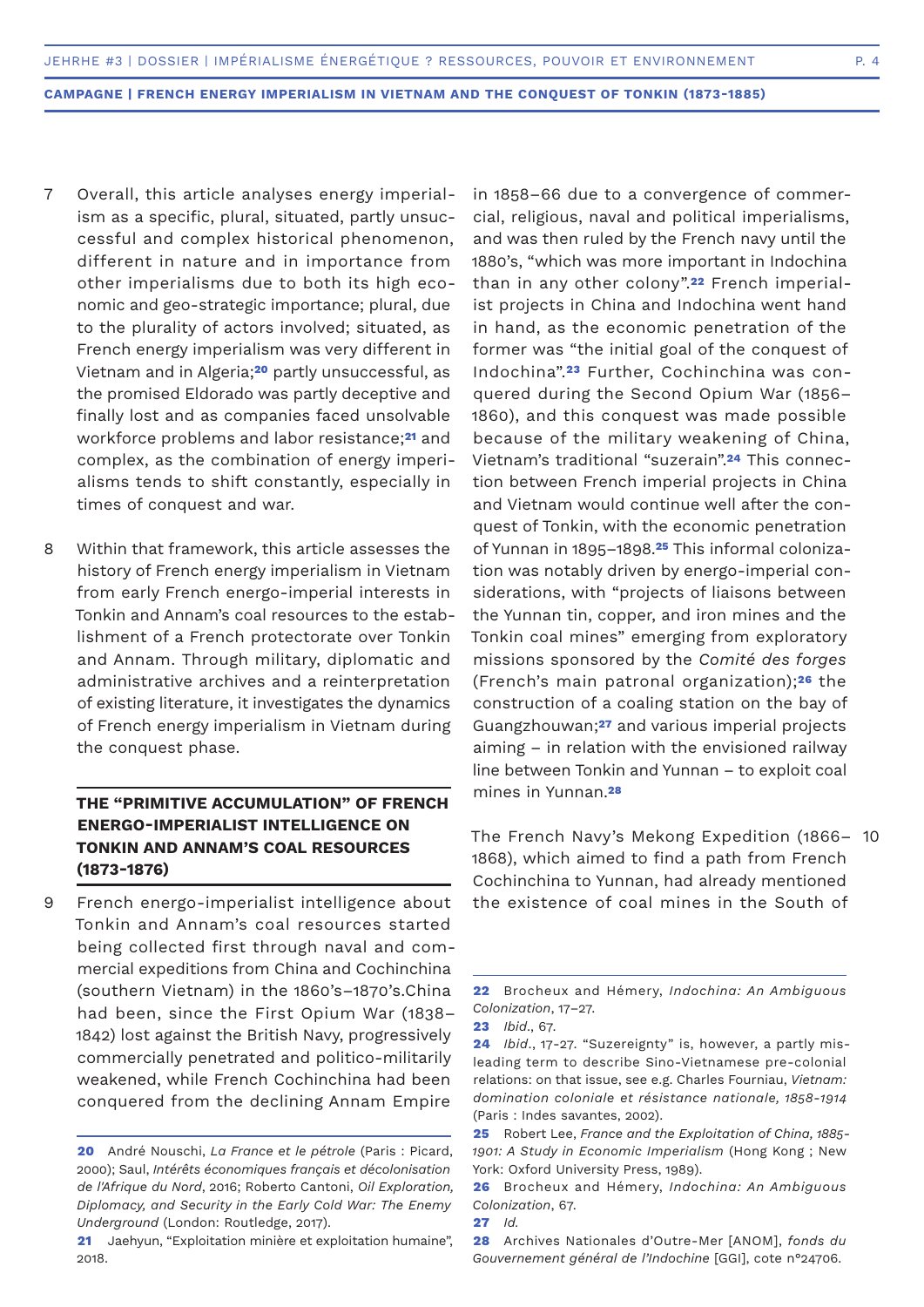Yunnan.**29** Indeed, Yunnan was the object of an imperial race with Great Britain,**30** as it was seen as a commercial and mineral Eldorado at least since 1857.**31** But it was first Dupuis, a French arms trafficker, following an indication made by Francis Garnier (who Dupuis had probably encountered) during the Mekong Expedition, who publicized the existence of coal deposits in Tonkin after his 1873 expedition along the Red River.**<sup>32</sup>**

Indeed, during his 1873 expedition to explore the Red River as a potential crossing point to Yunnan, Dupuis had encountered pirates who supposedly also exploited several gold and coal mines.**<sup>33</sup>** This expedition was required by the intensification of his activity as an arms trafficker, which required the acceleration of his arms shipments to his client the Chinese governor Ma Hulong in Yunnan.**34** Thanks to the support of the Minister of the Navy and the Colonies and Cochinchina's governor Marie-Jules Dupré, and despite aborted negotiations with Vietnamese authorities (and their opposition to that project), Dupuis and his associate's convoy of steam-ships full of weapons arrived in Yunnan in January 1873 after having taken the Red River path through Tonkin.**<sup>35</sup>** However, on its return to Hanoï in April 1873, its fleet was blocked by Vietnamese authorities, and Cochinchina's colonial governor seized this opportunity to order Garnier to "liberate" Dupuis' fleet – and, more importantly, impose a French presence in Tonkin and Franco-Chinese commerce on the Red River, which according to Dupuis would have included mineral products from Yunnan.**36** Having arrived in Hanoï in 11

October 1873, Garnier decided a month later, and after the failure to obtain satisfaction on these points through negotiations with Vietnamese authorities, to conquer (with Dupuis' assistance) Hanoï and other strategic points in Tonkin, setting out a precedent that would be important in the French decision to conquer Tonkin ten years later. Villemagne even estimates that "the conquest of this territory [Tonkin] was initiated by a merchant, Jean Dupuis, in a purely private initiative",**37**, echoing the *Petit parisien* who described him as the "inventor of the Tonkin question".**<sup>38</sup>** However, Garnier's killing in December 1873 in an encounter with the Black Flags (probably hired by Vietnamese mandarins),**39** the limited number of French soldiers in Tonkin, the mounting anti-Christian revolt and the opposition of the French government to send more troops ultimately forced the French authorities to decide on the evacuation from Tonkin in January 1874.**<sup>40</sup>** The French pro-monarchist government decided to put an end to the Garnier expedition due to its hostility to extra-European conquests, its priority given to continental affairs and its fear of an open conflict with China.**<sup>41</sup>**

However, this episode had two decisive out-12comes: the signing of an unequal treaty of "protection" – although not establishing a formal protectorate – in March 1874 between France and the Vietnamese authorities, which included the acceptance of French consulates (article 13) and of a diplomatic representation in the capital city of the Annam Empire (Hue) – a French legation, with a chargé d'affaires at its head – (article 20), and the confiscation of Dupuis' shipment by the Vietnamese authorities, which resulted in his financial ruin.**<sup>42</sup>**

**<sup>29</sup>** Francis Garnier, *Voyage d'exploration en Indochine*, (Paris: Hachette, 1873) 567, 619 and 632.

**<sup>30</sup>** Brocheux and Hémery, *Indochina: An Ambiguous Colonization*, 28.

**<sup>31</sup>** Jean-François Klein, "Une histoire impériale connectée ? Hải Phòng : jalon d'une stratégie lyonnaise en Asie orientale (1881-1886)", *Moussons*, 13–14, 2009, 55–93.

**<sup>32</sup>** *Ibid*., 32.

**<sup>33</sup>** Hippolite Gautier, *Les Français au Tonkin (1787-1886)*, (Paris: Challamel, 1887), 101.

**<sup>34</sup>** Claire Villemagne, "Du Tonkin des pionniers à la mise en valeur de l'Indochine. Le symbole de « l'affaire Dupuis » (1872-1912)", *Outre-mers* vol. 99, n° 376, 2012, 157-77.

**<sup>35</sup>** *Id.*

**<sup>36</sup>** *Id.*

**<sup>37</sup>** *Id.*

**<sup>38</sup>** "Monsieur Dupuis reparaît", *Le Petit parisien*, lundi 21 décembre 1885, 1-2.

**<sup>39</sup>** On the Black Flags, see Bradley Camp Davis, *Imperial Bandits: Outlaws and Rebels in the China-Vietnam Borderlands, Critical Dialogues in Southeast Asian Studies*  (Seattle: University of Washington Press, 2017).

**<sup>40</sup>** Brocheux and Hémery, *Indochina: An Ambiguous Colonization*, 29.

**<sup>41</sup>** *Ibid*., 29.

**<sup>42</sup>** *Id.*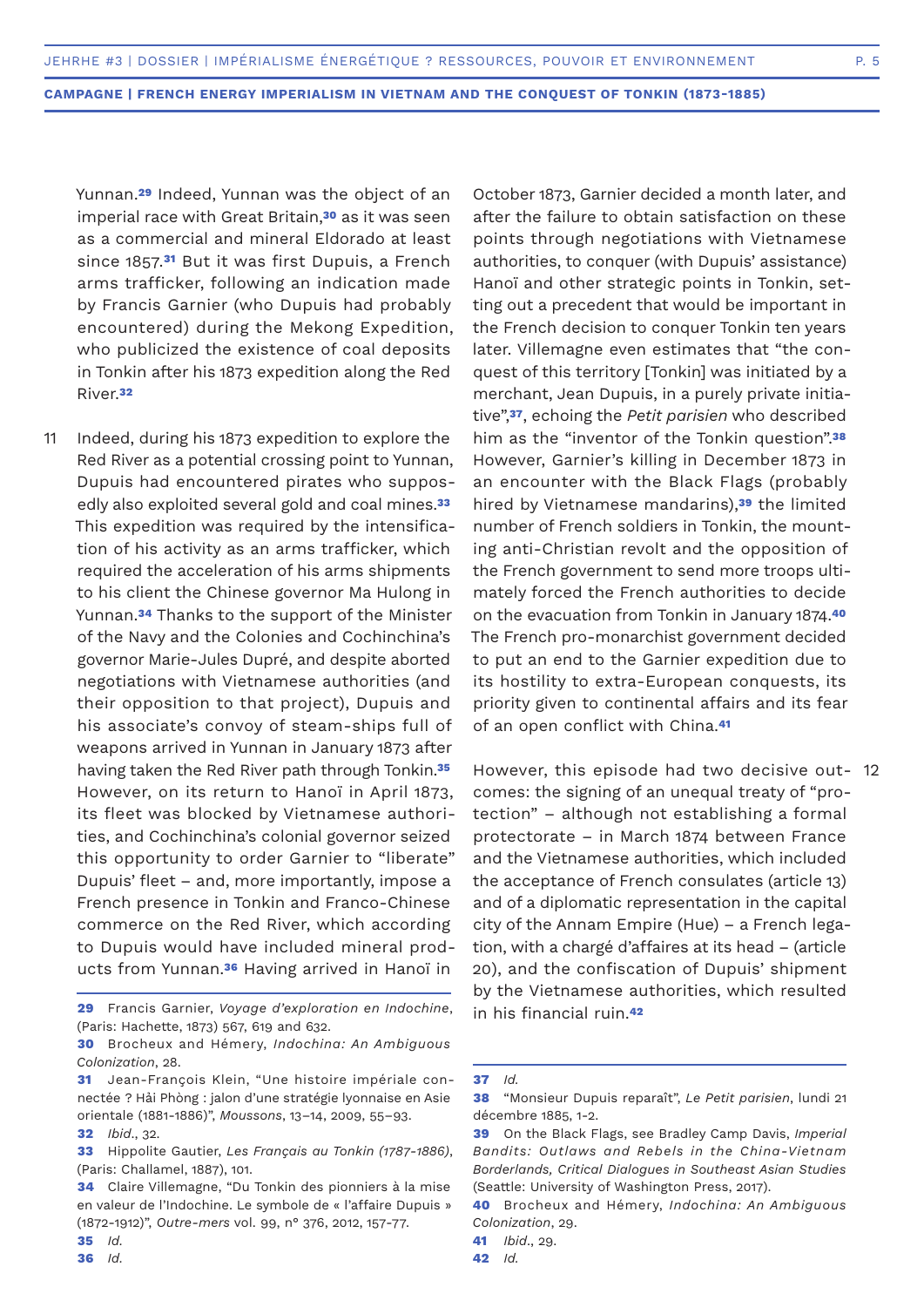- 13 The acceptance of French consulates had shortterm consequences, as it would allow French agents to gather more intelligence on Vietnamese coal deposits, of which only little was known.**<sup>43</sup>** Indeed, as early as 1875, the French Consul in Haiphong, conducted an evaluation of a coal sample that had been given to him by some Vietnamese. Although the results were deceptive, the Consul thought it was due to the fact that the sample had been collected on the surface, and hence asked the General Governor of Hai Duong and Quang Yen to dig a small gallery in order to evaluate deep coal deposits, which he believed to be potentially better.**44** From February to May 1876, an agent of the Consul, Espitalier, eventually undertook a series of coal prospecting in Hongai (20<sup>th</sup> century major coal producing site in Vietnam), Quang Yen (the largest coal reserve in contemporary Vietnam) and Dong Trieu (20<sup>th</sup> century second major coal producing site in Vietnam), and found everywhere coal deposits at the surface.**45** Hence, the French authorities started searching for coal in Tonkin as soon as their consulates had been established, and within a few months they had spotted the major Vietnamese coal deposits. In contrast with the case of Algerian oil and gas, which discovery was only possible through an enormous techno-scientific apparatus,**46** in Vietnam geologists did not discover coal deposits but rather corrected, deepened, centralized and completed what had been mainly empirical research of local imperial agents.**47** The very technological "primitive accumulation" of energo-imperial intelligence in the Algerian case contrasted with the very empirical "primitive accumulation" of energo-imperial
- intelligence in the Tonkinese case. However, this disparity was mainly due to the difference between coal and other hydrocarbons, as the Algerian coal was also spotted through empirical research.**<sup>48</sup>**

The Vietnamese coal deposits also aroused inter-14est at a higher level right after the 1874 Treaty, as the incumbent of the newly created position of chargé d'affaires in Hué mentioned to the General Governor in August 1875 his intention – with his approval – to obtain the authorization of the Annam Empire, in poor financial condition, to prospect coal mining sites and to concede them to the prospectors in case those sites were deemed valuable for both them and the Annam Empire.**49** The French consul in Haiphong also envisioned that the mineral resources of Tonkin could be exploited profitably, but only if the local administration was under French control, whether due to its leasing to French agents, through the establishment of a protectorate over Tonkin or following its military conquest.**50** The consul specified later that it was necessary to ensure the suitability of this coal for the engines of steamboats, hence showing that these prospects were undertook to secure the coal supply of the French Navy, who had been put in difficulty during the Franco-Prussian war of 1870 due to the British policy of refusing to supply belligerent steamboats.**51** But according to the consul, the Vietnamese authorities in Tonkin were doing everything to deter French searches despite their apparent goodwill.**52** Hence, as early as 1876, the "sincere fiction"**53** of a coal Eldorado from Yunnan to Hongay that could supply the French Navy

- **43** Fourniau, *Vietnam : domination coloniale et résistance nationale*, 288.
- **44** ANOM, *Amiraux*, côte n°13122, lettre du Consul de France à Haïphong au Gouverneur de la Cochinchine, 12 octobre 1875.
- **45** ANOM, *GGI*, côte n°13134, lettre du Consul de France à Haïphong au Gouverneur de la Cochinchine, 9 mai 1876.
- **46** Cantoni, *Oil Exploration, Diplomacy, and Security in the Early Cold War*.
- **47** Archives nationales des mondes du travail [ANMT], *fonds de la Compagnie financière de Suez – Banque de l'Indochine* [CS-BI], côte n°2011 030 5922, Extrait du mémoire de D. Lucas, "Le Bassin Houiller de Hongay", mémoire de géographie, mai 1949, 6-7.
- **48** ANOM, Gouverneur Général de l'Algérie, Série "Mines et pétrole" [5N], côte n°57, Rapport de l'Ingénieur des T.E du Service des Mines, "Houillère de Kenadsa (Sud-Oranais)", 3 juillet 1922, 1-2.
- **49** Jaehyun, "Exploitation minière et exploitation humaine", 2018, 40.
- **50** Jaehyun, "Exploitation minière et exploitation humaine", 2018, 38.
- **51** Fichter, "Imperial Interdependence on Indochina's Maritime Periphery", 159–63.
- **52** ANOM, *GGI*, côte n°13134, lettre du Consul de France à Haïphong au Gouverneur de la Cochinchine, 9 mai 1876.
- **53** Pierre Bourdieu, *The Logic of Practice* (Stanford: Stanford University Press, 2008), 112.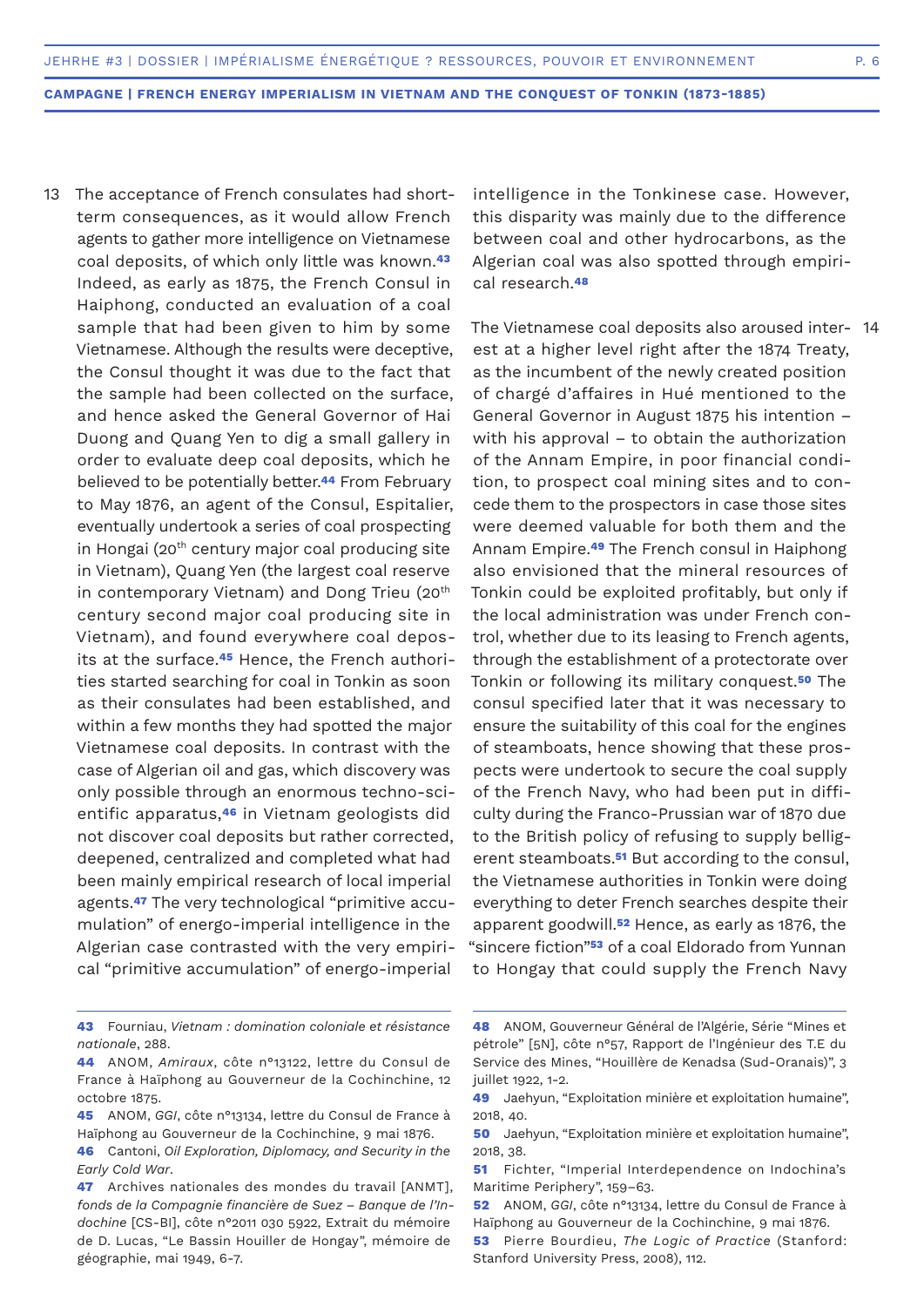had started to spread in the French colonial administration, and the Vietnamese authorities were (rightly) seen as the main obstacle to the French potential appropriation of coal deposits.**54** However, this opposition was mainly motivated by a defense of their interests, as they asked without success patterns of mining concessions to the French authorities,**55** and as they even envisioned to send to France young literate Vietnamese to receive an engineering ("*génie*") training – a project that eventually aborted.**<sup>56</sup>**

Meanwhile, due to his financial situation, Dupuis started a lengthy political and juridical fight to obtain financial compensation from the French government, which he accused of being responsible for his ruin. He was helped in that task by pro-colonial politicians, Eugène Etienne (the future leader of the *parti colonial*) and the Gambetta clan, who used this "affaire Dupuis" as a pro-colonial Trojan horse.**57** With this political support, Dupuis became a notorious and self-proclaimed expert of Tonkin and its mineral resources, publishing his propaganda articles in several journals, writing books and multiplying his interventions in influential places.**58** Logically, he was accused by the anti-colonial opinion of influencing the government to conquer Tonkin for his own interests:**59** and truly, as he was one of the main "founders" of "Tonkin" as a powerful colonial myth.**60** Altogether with other actors such as former missionaries and former colonial 15

**54** Philippe Deviliers, *Français et Annamites, partenaires ou ennemis ? 1856-1902*, Paris, Denoël, 1998.

**58** *Id.*

administrators,**61** Dupuis spread the sincere fiction of the "Tonkin-Mines" in various geographic societies – which functioned as imperial thinktanks –, in writings aimed at a large audience and in conversations with pro-colonial politicians.

# **FRANCO-CHINESE ENERGO-IMPERIAL RIVALRIES IN TONKIN AND ANNAM (1877-1881)**

The arrival into power in 1877–79 of the pro-16colonial "Opportunist Republicans" led by Ferry and Gambetta put an end to the 1867–1878 "pause" of French colonial expansionism in Vietnam.**62** This era was marked by the rise of the "colonial idea" in France (and elsewhere), without which the conquest of Tonkin was unconceivable. Colonization started to be perceived by a growing informal "colonial party" – with Gambetta and Ferry at its head – as the best way to restore the power and prestige of France after the trauma of 1870-71, that of the French defeat against Prussia, the Paris Commune, the loss of Alsace-Moselle and the decline of French continental power. It was also assumed to be the only way to soften social conflicts, the agrarian, industrial and commercial crisis of 1873-1897 and the declining social status of the traditional elites and middle classes through the opening of new protected markets.**63** Finally, the conquest of new territories would provide, according to the liberal economist Paul Leroy-Beaulieu and his followers,**<sup>64</sup>** new opportunities for capital investments, in an era of stagnating profits and falling industrial prices due to sharp market competition.**65** Hence, colonization appeared as the best solution to France's political, social and economic crisis, and Tonkin with its alleged enormous mineral

**<sup>55</sup>** Jaehyun, "Exploitation minière et exploitation humaine", 2018, 40.

**<sup>56</sup>** ANOM, *Amiraux*, côte n°12916, Lettre du chef du bureau des relations extérieures et du commerce du royaume du Vietnam au chargé d'affaires de la légation française à Hué, 10 octobre 1880; ANOM, *Amiraux*, côte n° 12916, Lettre du chargé d'affaires de la légation française à Hué au Gouverneur de la Cochinchine, 31 octobre 1880.

**<sup>57</sup>** Villemagne, "Du Tonkin des pionniers à la mise en valeur de l'Indochine".

**<sup>59</sup>** *Id.*; "Informations", *L'Intransigeant*, 27 décembre 1882 et Henri Rochefort, "La Chine et son magot", *L'Intransigeant*, 20 juin 1883.

**<sup>60</sup>** Brocheux and Hémery, *Indochina: An Ambiguous Colonization*, 32.

**<sup>61</sup>** Jaehyun, "Exploitation minière et exploitation humaine", 2018, 62–63.

**<sup>62</sup>** Brocheux and Hémery, *Indochina: An Ambiguous Colonization*, 27.

**<sup>63</sup>** *Ibid*., 33-42.

**<sup>64</sup>** Paul Leroy-Beaulieu, *De la colonisation chez les peuples modernes*, (2nd éd. revue, corrigée et augmentée), (Paris: Guillaumin, 1882) 528-543.

**<sup>65</sup>** Xavier Lafrance, *The Making of Capitalism in France: Class Structures, Economic Development, the State and the Formation of the French Working Class, 1750-1914* (Boston: Brill, 2019), 228–41.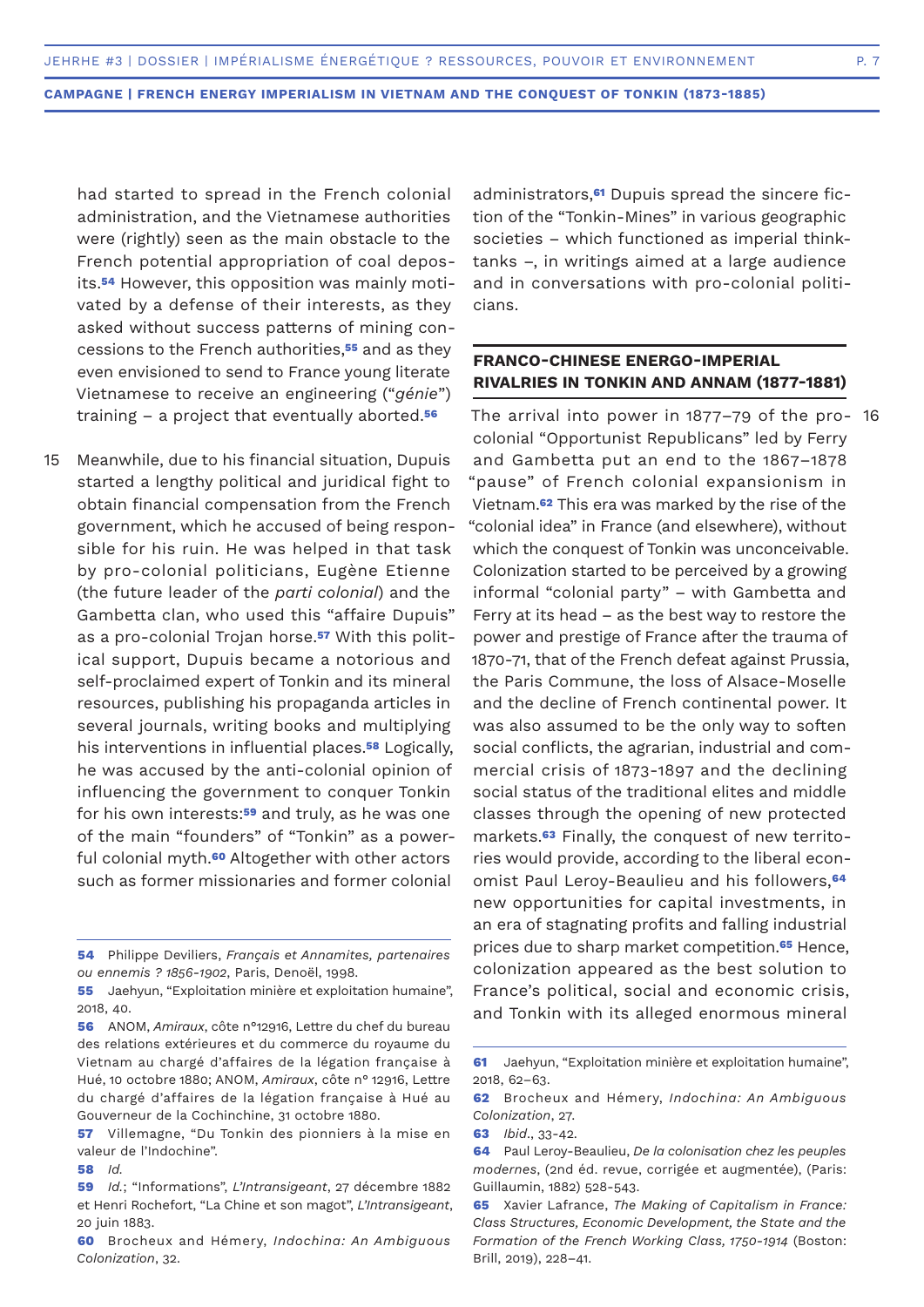resources and its proximity to southern China was a choice morsel in that regard.**66** However, China's restored power opposed France's growing imperial pretentions over Tonkin, leading to mounting tensions eventually culminating in the Sino-French war of 1883-85.**<sup>67</sup>**

These tensions were also about Tonkin and Annam's coal resources. Indeed, in 1880, the chargé d'affaires in Hué sought to oppose the concession of a coal mine in Annam to a Chinese national.**68** Chinese entrepreneurs, due to their more advanced technology, were granted at that time most of Vietnamese mines against a fixed annual payment to the Royal Treasure.**<sup>69</sup>** Chinese expertise and interest in coal mining is to be traced-back more specifically to China's coal-intensive modernization since the 1860's.**<sup>70</sup>** This modernization had also been envisioned by Vietnamese reformer *Nguyễn Trường* Tộ at that time, but although coal mines were reported in 1868 following Emperor Tự Đức's orders, coal production remained limited,**71** with coals only used for local and artisanal needs, notably to produce lime (in the case of the Dong Trieu coals)**<sup>72</sup>** or to treat zinc.**73** However, coal aroused new interest in 1877, as the Court made published a Chinese book dictated by an English on modern 17

coal extraction methods.**74** It was prefaced by the pro-modernization General Governor of Hai Duaong and Quang Yen, who had authorized and even encouraged Espitalier to prospect coal regions in 1876 for these reasons,**75** in addition to the Court's desperate need for new sources of revenue.**76** This Governor had even declared to the French consul that the Annam Court was disposed to grant concessions,**77** although the chargé d'affaires in Hue doubted that this was the case for French nationals.**78** Indeed, in the years 1876-1878, a first coal mine was conceded to a Chinese national, although several demands, notably by French nationals, were rejected.**79** The Vietnamese authorities may have found it more profitable and in line with traditional practices to grant concessions to Chinese nationals than to French ones, in addition to resisting French colonial penetration.

In face of this attempt by a Chinese entrepreneur 18to take over a Vietnamese coal mine, the chargé d'affaires proposed to persuade the Vietnamese government to undertake an evaluation of their coal mines by a French engineer and then to divide them equally to Vietnamese and French capital.**80** The latter proposition might have just been a diplomatic maneuver to outwit Chinese energo-imperial pretentions. Eventually, in the impossibility for the Governor of Cochinchina to send an engineer, the chargé d'affaires was encouraged to concentrate its efforts on blocking the concession to the Chinese entrepreneur, and hence sent a letter to the emperor warning him about the downsides of granting the

**<sup>66</sup>** *Ibid*., 33-42.

**<sup>67</sup>** On this issue, see e.g. Lloyd E Eastman, *Throne and Mandarins: China's Search for a Policy during the Sino-French Controversy, 1880-1885* (Cambridge: Harvard University Press, 1967).

**<sup>68</sup>** ANOM, *GGI*, côte n°12712, télégramme du chargé d'affaires de la légation française à Huê au Gouverneur général de la Cochinchine, 9 avril 1880.

**<sup>69</sup>** Jaehyun, "Exploitation minière et exploitation humaine", 2018, 33.

**<sup>70</sup>** Shellen Xiao Wu, *Empires of Coal: Fueling China's Entry into the Modern World Order, 1860-1920* (Stanford: Stanford University Press, 2015).

**<sup>71</sup>** Jaehyun, "Exploitation minière et exploitation humaine", 2018, 34; Mark W. McLeod, "Nguyen Truong To: A Catholic Reformer at Emperor Tu-Duc's Court", *Journal of Southeast Asian Studies*, 25.2 (1994), 313–30 <https://doi.org/10.1017/ S0022463400013527> Sinh Vinh, "Nguyen-Truong-To and the Quest for Modernization in Vietnam", *Japan Review* 11, 1999, 55–74.

**<sup>72</sup>** ANOM, *GGI*, côte n°13134, lettre du Consul de France à Haïphong au Gouverneur de la Cochinchine, 9 mai 1876.

**<sup>73</sup>** Jaehyun, "Exploitation minière et exploitation humaine", 2018, 33.

**<sup>74</sup>** *Ibid*., 40–41.

**<sup>75</sup>** *Ibid*., 41.

**<sup>76</sup>** Thế Anh Nguyễn, *Monarchie et Fait Colonial Au Viêt-Nam, 1875-1925: Le Crépuscule d'un Ordre Traditionnel, Collection Recherches Asiatiques* (Paris: Editions l'Harmattan, 1992), pp. 21–25.

**<sup>77</sup>** Jaehyun, "Exploitation minière et exploitation humaine", 2018, 41.

**<sup>78</sup>** ANOM, *Amiraux*, côte 12785, Lettre du chargé d'affaires de la légation française à Hué au Gouverneur de la Cochinchine, 20 janvier 1876.

**<sup>79</sup>** Jaehyun, "Exploitation minière et exploitation humaine", 2018, 42.

**<sup>80</sup>** ANOM, *GGI*, côte n°12712, télégramme du chargé d'affaires de la légation française à Huê au Gouverneur général de la Cochinchine, 9 avril 1880.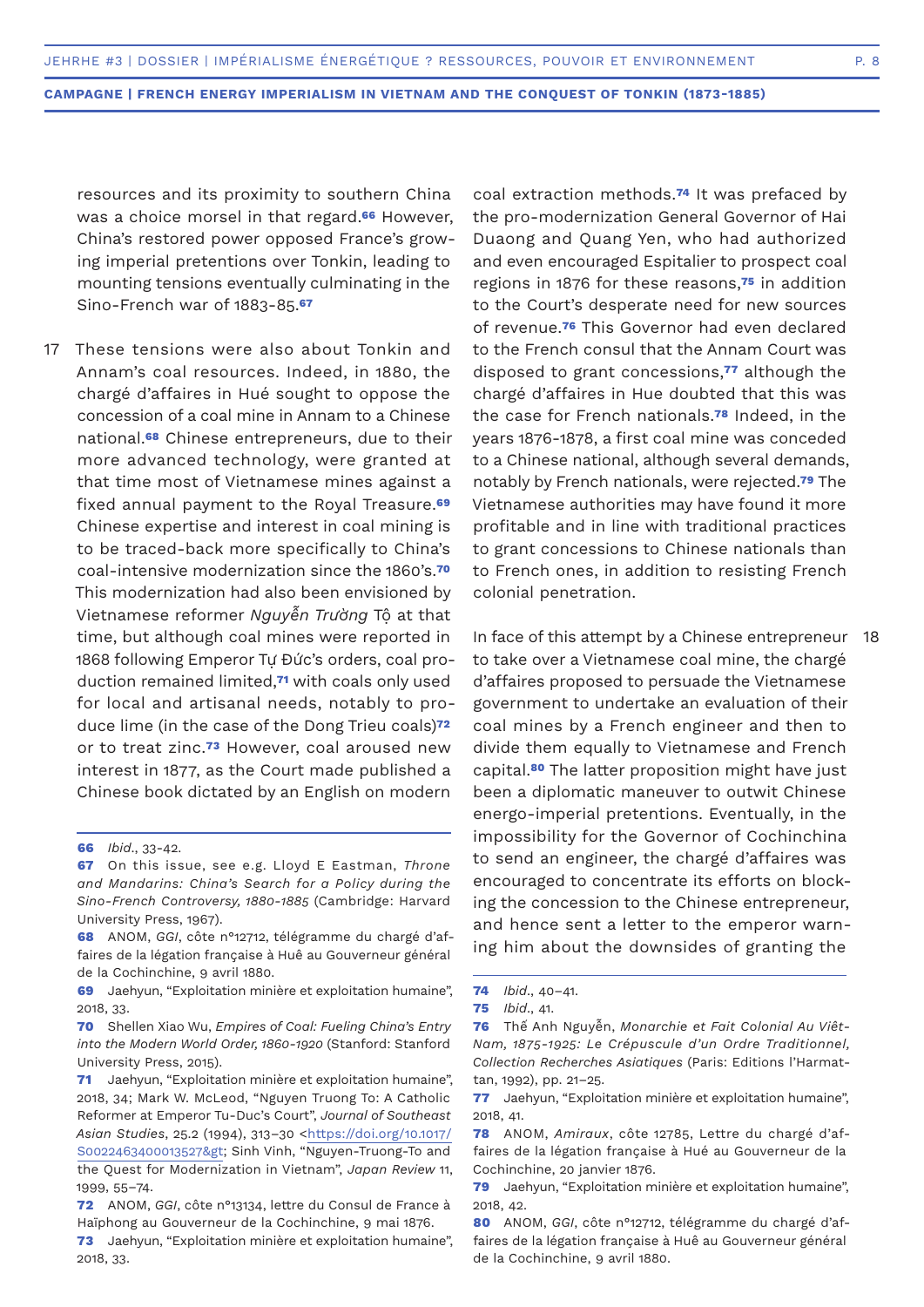concession to a foreigner, resulting in the suspension of the concession procedure.**81** However, the Nong Son mine in Annam was finally conceded to a Chinese entrepreneur in March 1881, despite fierce French opposition, although the loss was not so dire as the French Navy had tested its coals on its vessels and had found them low-grade.**82** This substandard quality of Nong Son coals did not impede a strong reaction to this decision from the French authorities, as it jeopardized both French interests and imperial prestige. However, the mine was still conceded at the time of the French conquest.**<sup>83</sup>**

Just two months before this setback, the chargé d'affaires had also urged the Governor ro oppose the impending concession to a Chinese entrepreneur of the promising Hongai coal basin, despite similar demands by European merchants in Haïphong.**84** Indeed, the Hongay deposit had been coveted from 1878 by the China Merchants' Steam Navigation Company.**85** This company, founded in 1872 by the Qing official Li Hongzhang, who was also an important sponsor of the only Chinese "modern" coal mine,**<sup>86</sup>** was one of the first modern Chinese corporation.**87** It was established in Haïphong shortly after the opening of the commerce imposed on 19

**85** Brocheux and Hémery, *Indochina: An Ambiguous Colonization*, 21; Fourniau, *Vietnam: domination coloniale et résistance nationale*, 321.

Vietnamese authorities by the 1874 treaty,**88** while also having several liaison officers in Huê.**89** This competition revivified the French interest for the Hongay coals, as May 1881, the French Consul in Haiphong deemed them as valuable as the best English ones, and after testing them on a French war vessel, declared that they were readily usable for the supply of French war vessels.**<sup>90</sup>** This resulted in the decision of the Governor of Cochinchina to grant 2 000 francs to the Consul in order to extract coal in Hongay.**91** With that money, digs were undertaken in Hongay from November to December 1881, confirming the French Navy's interest in the Tonkinese coal as the commanding officer even evoked a possible large-scale exploitation due to the accessibility of the site to large tonnage boats,**92** a fact that had also been stressed by the chargé d'affaires a few months before.**<sup>93</sup>**

In reaction to the potential concession of the 20Hongay deposit to Chinese interests, the chargé d'affaires had advocated the establishment of a protectorate in order to attract French capitals to Tonkin.**94** The strong opposition to this concession and to any concession to non-French nationals soon became widespread amongst diplomats and Navy officers, who depicted these concessions as tools of foreign penetration and as potential obstacles to future French imperial designs in Vietnam.**95** Indeed, at that time,

**95** ANOM, *Indochine – Ancien fonds* [Indo AF], T41(1), Lettre du capitaine de frégate Escudier au commandant de la Marine à Saïgon, 13 mai 1881; ANOM, *Amiraux*, 13220,

**<sup>81</sup>** ANOM, *GGI*, côte n°12921, télégramme du chargé d'affaires de la légation française à Huê au Gouverneur général de la Cochinchine, 13 janvier 1881.

**<sup>82</sup>** Jaehyun, "Exploitation minière et exploitation humaine", 2018, 45. On the Kaining mines, see Tim Wright, *Coal mining in China's economy and society, 1895-1937* (Cambridge: Cambridge University Press, 1984) and Elsworth C. Carlson, *The Kaiping mines, 1877-1912* (Cambridge: Harvard University Press, 1971).

**<sup>83</sup>** Jaehyun, "Exploitation minière et exploitation humaine", 2018, 42.

**<sup>84</sup>** ANOM, *GGI*, côte n°12921, télégramme du chargé d'affaires de la légation française à Huê au Gouverneur général de la Cochinchine, 13 janvier 1881.

**<sup>86</sup>** Jaehyun, "Exploitation minière et exploitation humaine", 2018, 61.

**<sup>87</sup>** Chi-Kong Lai, "Li Hung-Chang and Modern Enterprise The China Merchants" Company, 1872-1885', *Chinese Studies in History* vol. 25, n° 1, 1991, 19-51.

**<sup>88</sup>** Julia T. Martinez, "The Chinese Traders in French Indochina: Partners or Rivals?", in *Asia Reconstructed: Proceedings of the 16th Biennial Conference of the ASAA Canberra: Asian Studies Association of Australia* (University of Wollongong, 2006).

**<sup>89</sup>** Fourniau, V*ietnam : domination coloniale et résistance nationale*, 321.

**<sup>90</sup>** Jaehyun, 38-39

**<sup>91</sup>** *Ibid*., 39.

**<sup>92</sup>** ANOM, *GGI*, côte n°12712, lettre du capitaine de frégate Escudier au commandant de la Marine à Saïgon, 24 novembre 1881.

**<sup>93</sup>** ANOM, *GGI*, côte n°12921, télégramme du chargé d'affaires de la légation française à Huê au Gouverneur général de la Cochinchine, 13 janvier 1881.

**<sup>94</sup>** ANOM, *GGI*, côte n°12921, télégramme du chargé d'affaires de la légation française à Huê au Gouverneur général de la Cochinchine, 13 janvier 1881.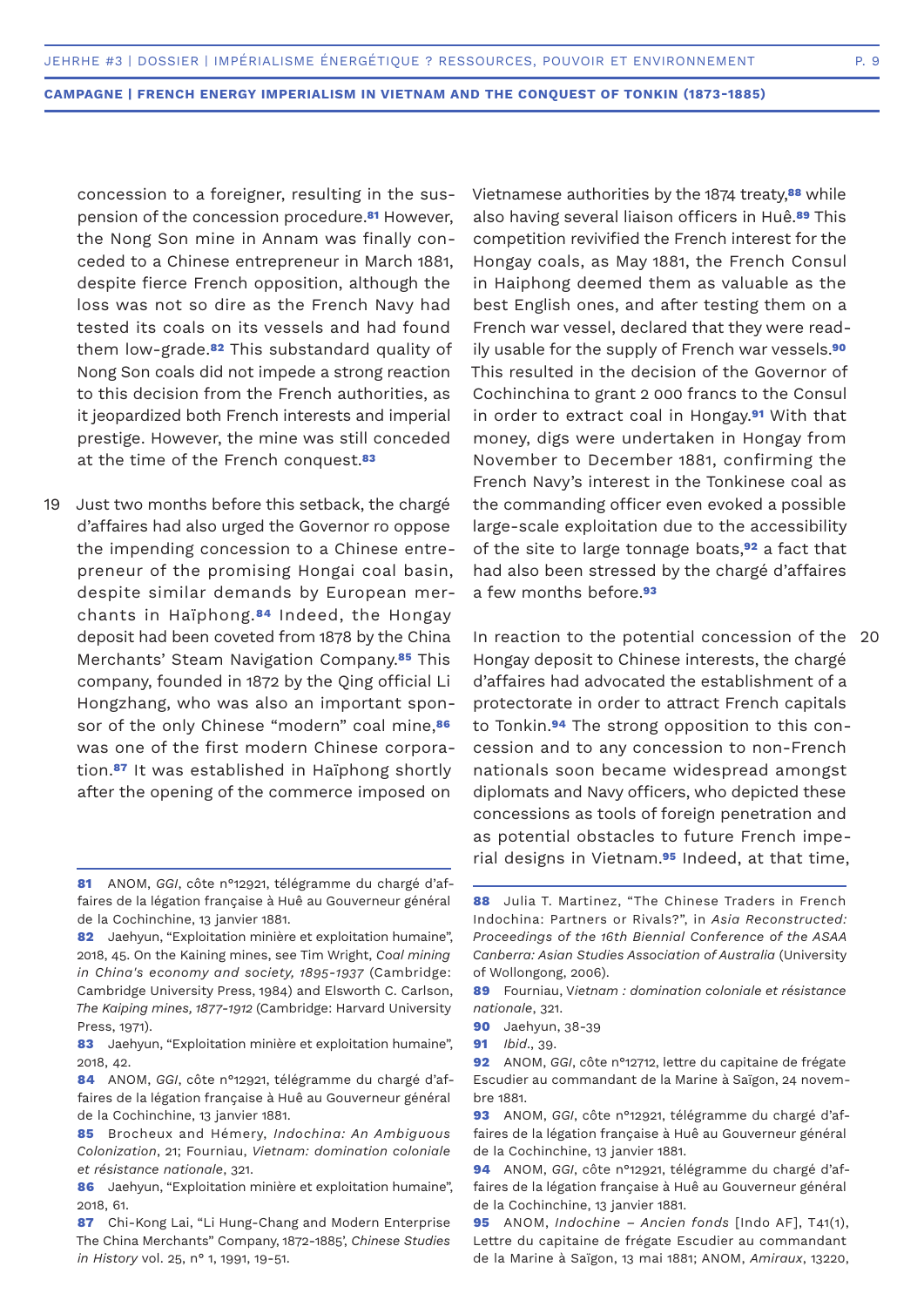the first Ferry government (1880-1881) was considering annexing Tonkin, and hence opposed any concession of Vietnamese coal mines to a non-French national.**96** For the first time, coal resources in Vietnam aroused interest at the governmental level, showing that French energo-imperial interest for Tonkin and Annam's coal resources had reached a new level, just as French appetites for Tonkin more broadly.

Following that governmental decision, the chargé d'affaires finally declared to the Huê government, despite the lack of any legal base, that the French government would not consider valid any mine concession that had not been anteriorly approved by it.**97** Under the French pressure, the Vietnamese Court was forced to announce that it would not grant any other concession in the near future, but required French technical assistance in exchange.**98** This forced the chargé d'affaires to request the Governor to make sure that the French government, to give credibility to its declaration, would promptly send mine engineers to study mining regions, evaluate their value and facilitate their future exploitation. Otherwise, the Vietnamese government would pretext that lack of assistance to concede these mines to Chinese companies, in order to earn at least minimal revenues from their concession, concessions that the French government could not legally impede.**99** The French mine engineers would then have two main functions: to gather more energo-imperial intelligence and, on the pretext of "assistance", exclude Chinese companies from coal concessions. This must have decided the French Government to take action, 21

as two "imperial engineers"**100** eventually arrived in Vietnam in November 1881.

# **THE CLIMAX OF FRENCH ENERGO-IMPERIAL INTEREST FOR TONKIN AND ANNAM'S COAL RESOURCES (1881-1882)**

The two mine engineers, Fuchs and Saladin, 22carried out their prospecting campaign from November 1881 to February 1882, despite the hostility of the Vietnamese authorities who had only been informed belatedly. They visited the Nong Son colliery and tested its coals on a war vessel, before heading to Tonkin and surveying the Hongay coal basin, where Saladin was able to collect underground coals to have them tested in Paris at their return, in addition to his mapping of the basin.**101** In their report, Fuchs and Saladin claimed that the chemical analyses and test in factory of the Hongay coals indicated their quality and suitability for various industrial purposes, and hence their ability to compete successfully with other coals on the regional markets.**102** Fuchs and Saladin envisioned a large-scale extraction to be launched with several millions of francs, motivated by the estimation of 5 million tons of coal reserve, the profusion of commercial outlets in South-East Asia, Hongay's proximity to the sea – in contrast with the Nong Son mine – and the abundance and cheapness of the workforce.**103** However, as Hongay was also conveted by Chinese trading firms,**104** and as Vietnamese authorities were deemed to be inherently hostile to any large-scale industry, the report argued for the necessity of a French protectorate on Tonkin to develop its industrial production.**105** This report, which downplayed the difficulties of a largescale extraction of coal in Tonkin, notably in

Lettre du Consul de France à Haiphong au Gouveneur de la Cochinchine, 14 mai 1881.

**<sup>96</sup>** ANOM, *Indo AF*, T41(1), Télégramme du Ministre de la Marine et des Colonies au Gouverneur de la Cochinchine, 27 juin 1881.

**<sup>97</sup>** ANOM, *GGI*, côte n°12921, télégramme du chargé d'affaires de la légation française à Huê au Gouverneur général de la Cochinchine, 18 juillet 1881.

**<sup>98</sup>** ANOM, *GGI*, côte n°12921, télégramme du chargé d'affaires de la légation française à Huê au Gouverneur général de la Cochinchine, 28 août 1881.

**<sup>99</sup>** ANOM, *GGI*, côte n°12921, télégramme du chargé d'affaires de la légation française à Huê au Gouverneur général de la Cochinchine, 28 août 1881.

**<sup>100</sup>** Davis, 81.

**<sup>101</sup>** Jaehyun, "Exploitation minière et exploitation humaine", 2018, 51–52.

**<sup>102</sup>** ANOM, *GGI*, côte n°11899, Rapport de 1882 de Fuchs-Saladin.

**<sup>103</sup>** ANOM, *GGI*, côte n°11899, Rapport de 1882 de Fuchs-Saladin.

**<sup>104</sup>** ANOM, *GGI*, côte n°11899, Rapport de 1882 de Fuchs-Saladin.

**<sup>105</sup>** ANOM, *GGI*, côte n°11899, Rapport de 1882 de Fuchs-Saladin.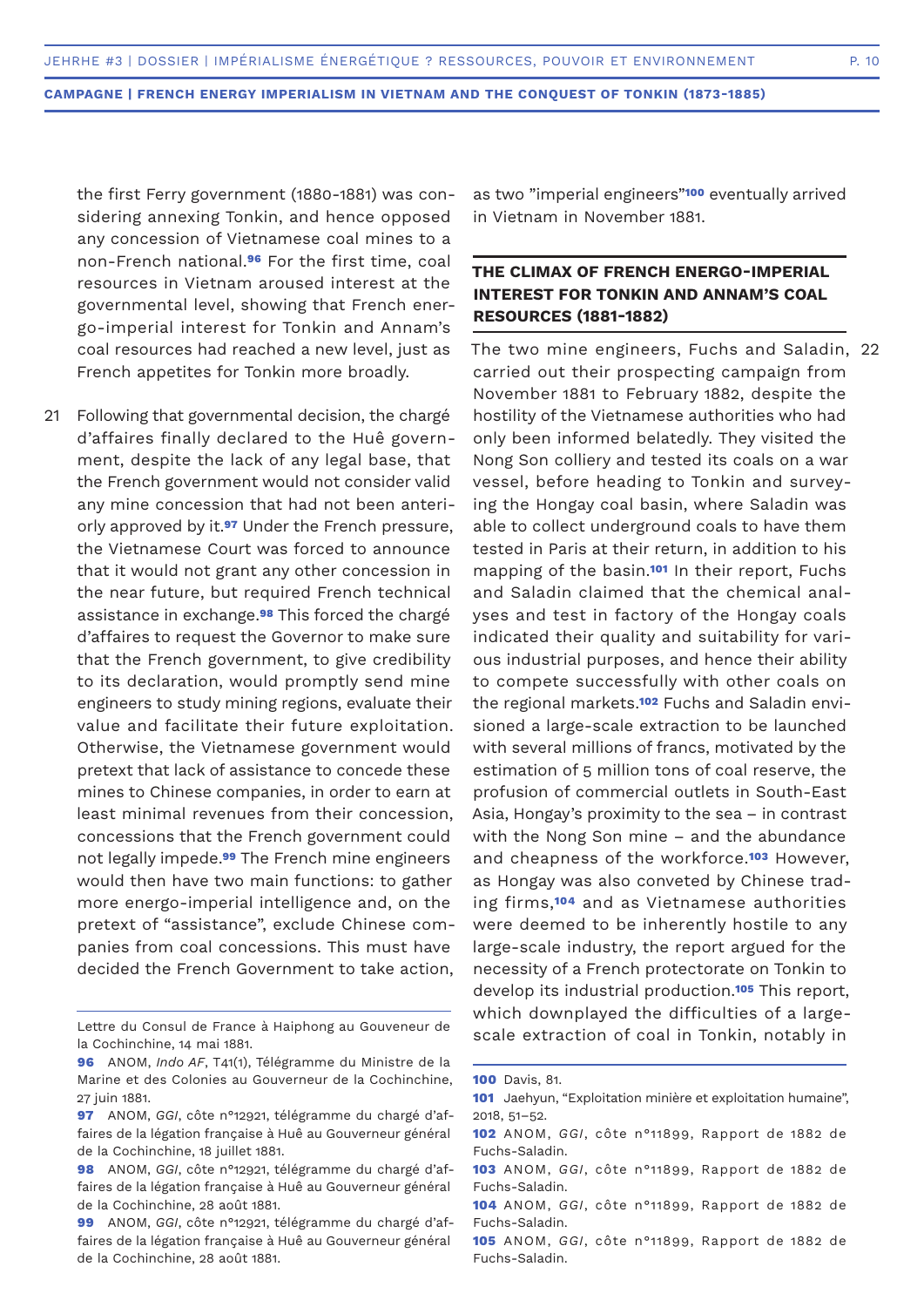terms of climatic conditions and recruitment of workforce, offered a scientific and economic foundation to French energo-imperial appetites, and was widely publicized in the upper-class press, notably in *Le Temps*, the reference journal of the Third Republic's elites.**106** Fuchs also promoted the instauration of a French protectorate over Tonkin to allow for the exploitation of its mineral resources before the influential French Geographic Society.**107** From the end of 1881 to the beginning of 1883, there was a growing impatience to seize Tonkin in both economic, political, scientific, journalistic and naval circles, materialized in Gambetta's plan in November 1881 to completely occupy militarily Tonkin,**108** followed a month later by an intervention plan of Le Myre de Vilers urging the French government to seize Tonkin.**109** This limited intervention plan implied was finally adopted by the Freycinet government, with the sending of a military detachment commanded by Rivière to Hanoi on the 26 of March 1882.**110** Rivière was ordered to use force only in case of absolute necessity, but alike Garnier in 1873, he took the initiative of seizing the Hanoi citadel on the 25<sup>th</sup> of April 1882.<sup>111</sup>

23 In reaction to these growing French imperial pretentions, reiterated through a demand in December 1881 of exclusive concession to French nationals of several mining zones by the chargé d'affaires in Hué,**112** the Annam Court responded that it was only willing to concede to French

**106** "Dernières nouvelles", *Le Temps*, 9 novembre 1881, 4; "Dernières nouvelles", *Le Temps*, 5 mars 1882, 4; "Académie des sciences (10 juillet)", *Le Temps*, 12 juillet 1882, 2; "Courrier de l'Indochine", *Le Temps*, 15 août 1882, 2; "Dernières dépêches Havas", *Le Temps*, 21 décembre 1882, 1; "Société de géographie (2 mars)", *Le Temps*, 6 mars 1883, 3; "Société de géographie (2 mars)", *Le Temps*, 6 mars 1883, 3-4.

**107** *Journal officiel de la République française. Lois et décrets*, 5 mars 1883, 1170-1171.

nationals the Quang Yen coal deposit, close to Haiphong, pretexting the presence of "pirates"**<sup>113</sup>** notably in the zone of Hongay to refuse any other demand.**114** The Court accused the French authorities of having send the mine engineers without prior notification, perhaps seeing them as energo-imperial spies. Finally, they reaffirmed their sovereignty over Tonkinese coal deposits, informing the French colonial authorities that concessions would be granted only to the best bidders and if there was no risk for the "underground dragon" who supposedly lived under Vietnam.**<sup>115</sup>**

Faced with that mounting Vietnamese resistance, 24 the chargé d'affaires claimed that as it would be easy for the Vietnamese government to turn against French demands for the best bidding condition, the only solution was a demonstration of military might, as the presence of two military steam-boats off the Annam coast would force the Vietnamese authorities to cede to French demands.**116** The Governor of Cochinchina shared this view, drawing the attention of the French government on this issue in February 1882 and urging it to solve it without delay.**<sup>117</sup>**

Admiral Jauréguiberry, the personification of 25naval imperialism as the Minister of the Navy and the Colonies in 1879–80 and 1882–83, who had proposed in 1879 the first plan for a complete occupation of Tonkin,**118** was also getting eager. On the 31<sup>st</sup> of March 1882, he informed the Governor of Cochinchina that the exclusive concession of coal mines to French nationals by the Annam Empire was a top priority

**<sup>108</sup>** *Ibid*., 33.

**<sup>109</sup>** Jaehyun, "Exploitation minière et exploitation humaine", 2018, 58.

**<sup>110</sup>** Brocheux and Hémery, *Indochina: An Ambiguous Colonization*, 42.

**<sup>111</sup>** Jaehyun, "Exploitation minière et exploitation humaine", 2018, 58.

**<sup>112</sup>** ANOM, *Amiraux*, côte n°12712 Lettre du chargé d'affaires de la légation française à Hué au Gouverneur de la Cochinchine, 25 décembre 1881.

**<sup>113</sup>** Julie D'Andurain and Jonathan Krause, "Pirates, Slavers, Brigands and Gangs: The French Terminology of Anticolonial Rebellion, 1880–1920", *French History*, 31.4 (2017), 495–511. **114** ANOM, *GGI*, côte n°12712, Lettre du chargé d'affaires

de la légation française à Huê au Gouverneur général de la Cochinchine, 10 février 1882.

**<sup>115</sup>** ANOM, *GGI*, côte n°12712, Lettre du chargé d'affaires de la légation française à Huê au Gouverneur général de la Cochinchine, 10 février 1882.

**<sup>116</sup>** *Id.*

**<sup>117</sup>** ANOM, *Amiraux*, côte n°12712, Lettre du Gouverneur de la Cochinchine au Ministre de la Marine et des Colonies, 10 février 1882.

**<sup>118</sup>** Brocheux and Hémery, *Indochina: An Ambiguous Colonization*, 34.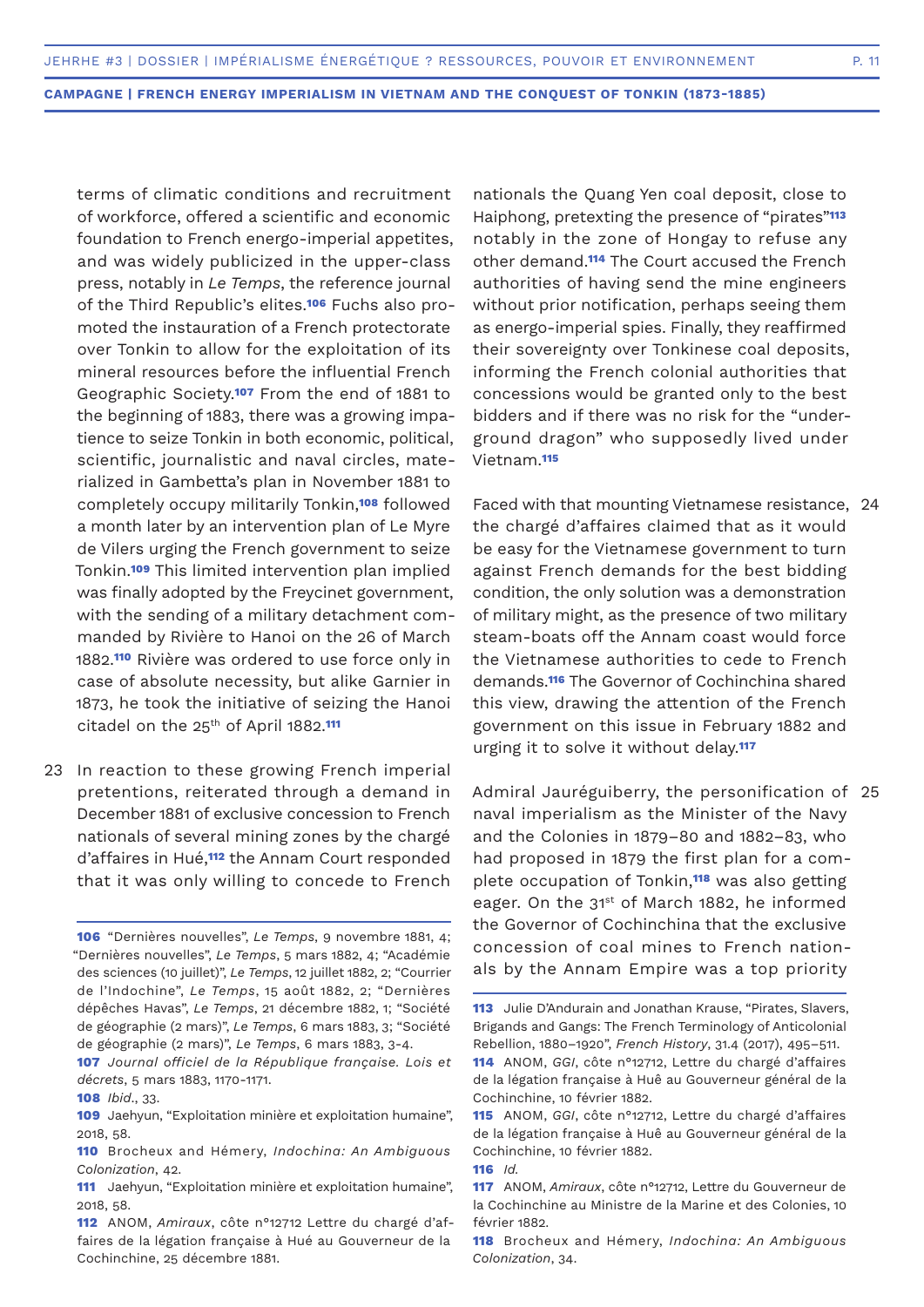to increase French influence in Tonkin.**119** The Minister advocated an exclusive appropriation of those mines. He urged the Governor to study the means to obtain it through the Annam Empire and to define the preconditions to grant concessions to French investors, as if the French State had already established a protectorate over Tonkinese and Annamese coal deposits.**<sup>120</sup>** Moreover, in July 1882, three months after the conquest of Hanoi, the Minister ordered the Governor to send twenty barrels of Tonkinese coals to Toulon, the main military base of the French navy, displaying the growing interest of French naval imperialists towards these coals.**<sup>121</sup>** These coals were compared by the Governor to those of Pennsylvania, the main source of anthracite for the United States Navy, urging their prompt appropriation to supply the French navy in South-East Asia and avoid their seizure by foreign powers.**122** Finally, in September 1882, "as France ha[d] an overriding interest to seize the coal mines", the Governor asserted that, in case of Vietnamese refusal to grant coal mines concessions to France, he would "be forced to act directly as a Governor", implying the recourse to a military action.**123** At the same time, Dupuis and Millot established the *Société d'études et d'exploitation du Tonkin*, which aimed to invest French and Hong-Kong capitals in the Tonkinese coalfields.**124** This demonstrated the growing importance of economic energo-imperial interests, especially as Dupuis and his associate Millot had close links with Freycinet, Ferry and

**119** ANOM, *GGI*, côte n°12712, télégramme du Ministre de la Marine et des Colonies au Gouverneur de la Cochinchine, 31 mars 1882.

- **120** ANOM, *GGI*, côte n°12712, télégramme du Ministre de la Marine et des Colonies au Gouverneur de la Cochinchine, 31 mars 1882.
- **121** ANOM, *GGI*, côte n°12712, télégramme du Ministre de la Marine et des Colonies au Gouverneur de la Cochinchine, 7 juillet 1882.
- **122** ANOM, *GGI*, côte n°12712, télégramme du Gouverneur de la Cochinchine au Ministre de la Marine et des Colonies, 16 juillet 1882.
- **123** ANOM, *GGI*, côte n°12712, télégramme du Gouverneur de la Cochinchine au Ministre de la Marine et des Colonies, septembre 1882.
- **124** Andrieux, "Mines et pépites", Le Matin, 8 octobre 1884; "Mines et pépites", *L'intransigeant*, 10 octobre 1884; Brocheux and Hémery, *Indochina: An Ambiguous Colonization*, 33.

Gambetta, who led sequentially the French government from 1879 to 1885.**125** By the end of 1882, French energo-imperial aims were not only to be found amongst French local imperial agents, but had spread to all the scales of the French State, prompting it to take military action.

However, French growing (energo)imperial-26ist impatience and its conquest project faced China's increasing military pressure in Tonkin and threat of war in the case of a general occupation of Tonkin. This situation resulted in the Bourée convention of December 1882, which divided Tonkin into two spheres of influence: the French in the South of the Red River, including Hanoï, and the Chinese in the North.**126** Rivière criticized the Bourée convention for attributing the northern part of Tonkin, which he called the "Tonkinmines", to China, depriving France of its mining resources at the alleged benefit of Chinese, English and German interests.**127** Similarly, the chargé d'affaires warned vigorously the Governor against an alleged attempt of China's Merchants Company, through its liaison officers in Hue, to be granted a concession over the Hongay basin and as a consequence to put an end to French energo-imperial aims in that region.**128** Finally, Dupuis, Milot and a top French businessman in Vietnam, Victor Roque, suspected that this convention, negotiated by Bourée with Li Hongzhang, the main shareholder of the China's Merchants Company, intended to deprive France of the Hongay coal basin and to satisfy alleged British energo-imperial interests in Tonkin.**129** Victor Roque had strong reasons to oppose to the Bourée Convention as his company, the Steamer Shipping Company of Cochinchina ("*Messageries à Vapeur de Cochinchine*"), was in competition

**<sup>125</sup>** *Ibid*., 33-42.

**<sup>126</sup>** Lloyd E. Eastman, *Throne and Mandarins: China's Search for a Policy during the Sino-French Controversy, 1880- 1885* (Cambridge: Harvard University Press, 1967), 60.

**<sup>127</sup>** Henri Rivière, "Lettre au chargé d'affaires de la légation française à Huê du 15 janvier 1883", in André Masson, *Correspondance politique du Commandant Rivière au Tonkin* (Avril 1882-Mai 1883), (Paris: Société de géographie 1933), 175. **128** Jaehyun, "Exploitation minière et exploitation humaine", 2018, 59.

**<sup>129</sup>** Fourniau, *Vietnam : domination coloniale et résistance nationale*, 322.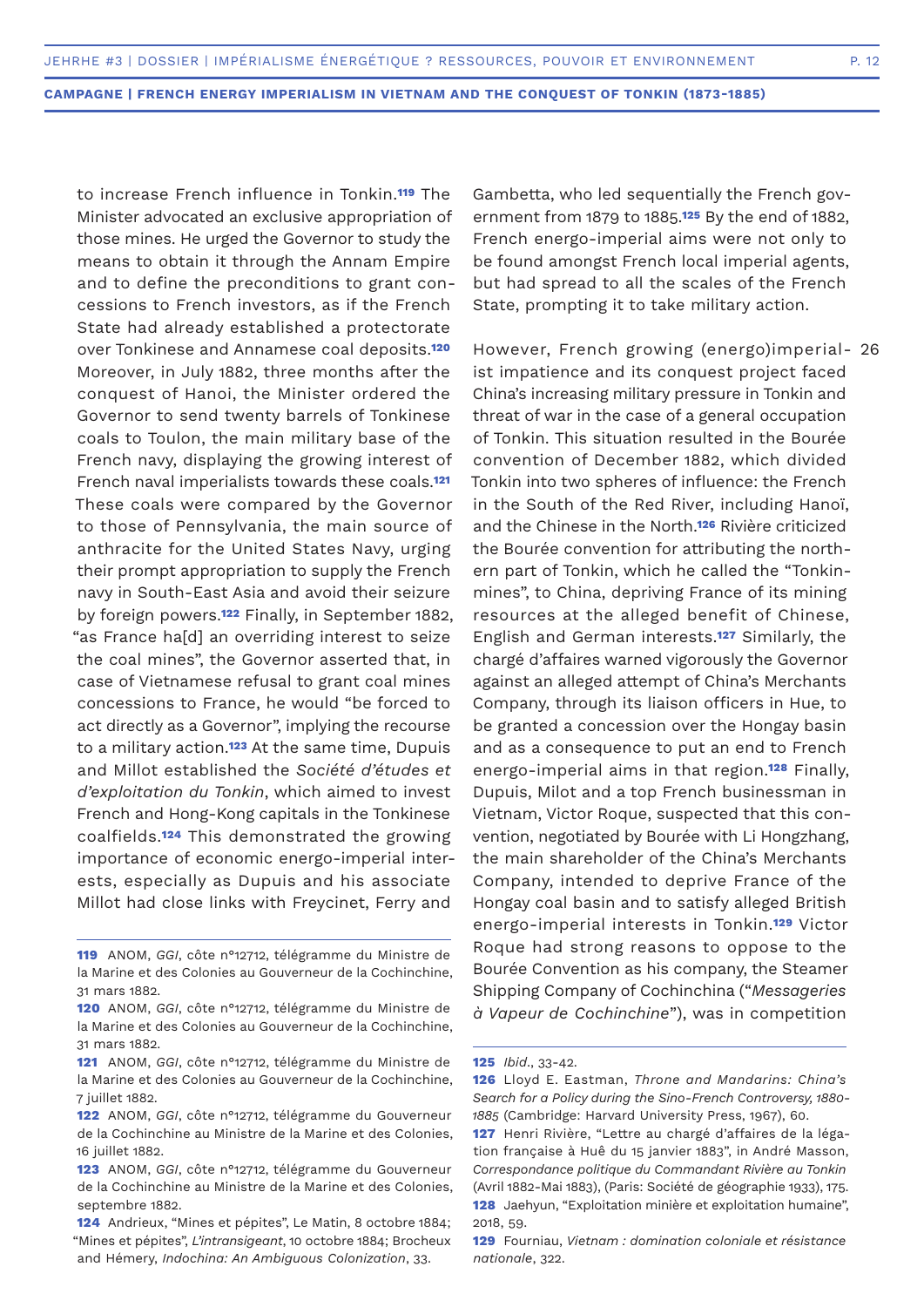with the China's Merchants Company and needed in particular to supply its steam-boats with coal.**130** This merchant naval and economic energo-imperialist also advocated the conquest of Tonkin, to which he was materially interested and committed as he supplied Rivière's military detachment in Hanoi.**<sup>131</sup>**

# **THE CONQUEST OF TONKIN AND THE COLONIAL APPROPRIATION OF ITS COAL RESOURCES (1883-1885)**

- 27 The Ferry government, probably pressured by the business world (notably Dupuis, Millot and Roque) and the French navy, rejected outright the Bourée Convention on the  $5<sup>th</sup>$  of March 1883. The fact that the Bourée convention granted to China the whole coal mining region, the "Tonkinmines", might have be a major incentive for such refusal. Eleven days later, the government opted for the total conquest of Tonkin.
- 28 However, an energo-imperial military initiative at a local level had already been taken in between. On the 9th of March 1883, Rivière decided to conquer the Hongay coal basin, despite the risks posed by such division of already meagre military forces.**132** Following months of inaction, this operation was the result of a coalition of energo-imperialist forces who had urged Rivière to occupy Hongay to attenuate the effects of the Bourrée convention. In reaction to this convention, the chargé d'affaires in Huê had suggested to Rivière to act promptly in order to avoid the concession of Hongay deposit to the *Merchant's Company*, and ultimately its retrocession to an English company.**133** On the other hand, Victor Roque, after having been warned by

Admiral Meyer, commander of the French Naval Division in China, that the Bourée convention gave the Hongay coal basin to China, urged the Governor to intervene in Tonkin to prevent an alleged potential British seizure of Hongay and rushed to Hanoi on the 8th of March.**134** There, he pressed Rivière to take action to impede the alleged imminent concession of the Hongay basin to China's Merchant Company and its retrocession to British interests.**135** The next day, a French contingent marched on Hongay, successfully conquered the 12th, seizing *au passage* the buildings and stocks of the China's Merchants Company in Haïphong.**136** The contingent established there a military post which dominated the Halong Bay, a "small Gilbraltar' as Rivière coined it.**<sup>137</sup>**

Rivière's death in battle on May 19<sup>th</sup> resulted in a series of parliamentary debates. Dupuis had distributed to the deputies maps of Tonkin's supposed mineral resources,**138** including coal located near the Dong Trieu coalfields in the Quang Yen region.**139** These maps, despite having been ridiculed by anticolonialist MP George Périn with his comparison to Voltaire's Eldorado,**<sup>140</sup>** might have contributed decisively to the parliamentary vote of the 26 May 1883, where deputies unanimously attributed significant credits (5,5 millions of francs) for a military expedition 29

**<sup>130</sup>** *Id.*

**<sup>131</sup>** Gilles De Gantès, "Le particularisme des milieux d'affaires cochinchinois (1860-1910) : comment intégrer un comptoir asiatique à un empire colonial protégé", in Hubert Bonin, Catherine Hodeir et Jean-François Klein, *L'esprit économique impérial, 1830-1970: groupes de pression & réseaux du patronat colonial en France & dans l'empire*  (Paris: Publications de la SFHOM, 2008).

**<sup>132</sup>** Fourniau, *Vietnam : domination coloniale et résistance nationale*, 321.

**<sup>133</sup>** Pierre-Paul Rheinart des Essarts, "Lettre du 9 février 1883", in André Masson, *Correspondance politique du* 

*Commandant Rivière au Tonkin (Avril 1882-Mai 1883)*, (Paris: Société de géographie 1933), 187.

**<sup>134</sup>** Fourniau, *Vietnam : domination coloniale et résistance nationale*, 320-22.

**<sup>135</sup>** Jaehyun, "Exploitation minière et exploitation humaine", 2018, 61.

**<sup>136</sup>** Fourniau, *Vietnam : domination coloniale et résistance nationale*, 320-22

**<sup>137</sup>** Henri Rivière, "Lettre au chargé d'affaires de la légation française à Huê du 14 mars 1883", in André Masson, *Correspondance politique du Commandant Rivière au Tonkin (Avril 1882-Mai 1883)*, (Paris: Société de géographie 1933), 192. **138** "Monsieur Dupuis reparaît", *Le Petit parisien*, lundi 21 décembre 1885, 1-2.

**<sup>139</sup>** "Le Tong-Kin et le bassin du Fleuve Rouge d'après les documents de J. Dupuis", *Supplément au journal Le Monde,* samedi 9 juin 1883, 3 (https://gallica.bnf.fr/ark:/12148/ bpt6k6783970s/f3.item).

**<sup>140</sup>** Edouard Durranc, "La Chambre", *La Justice*, jeudi 17 mai 1883, 1.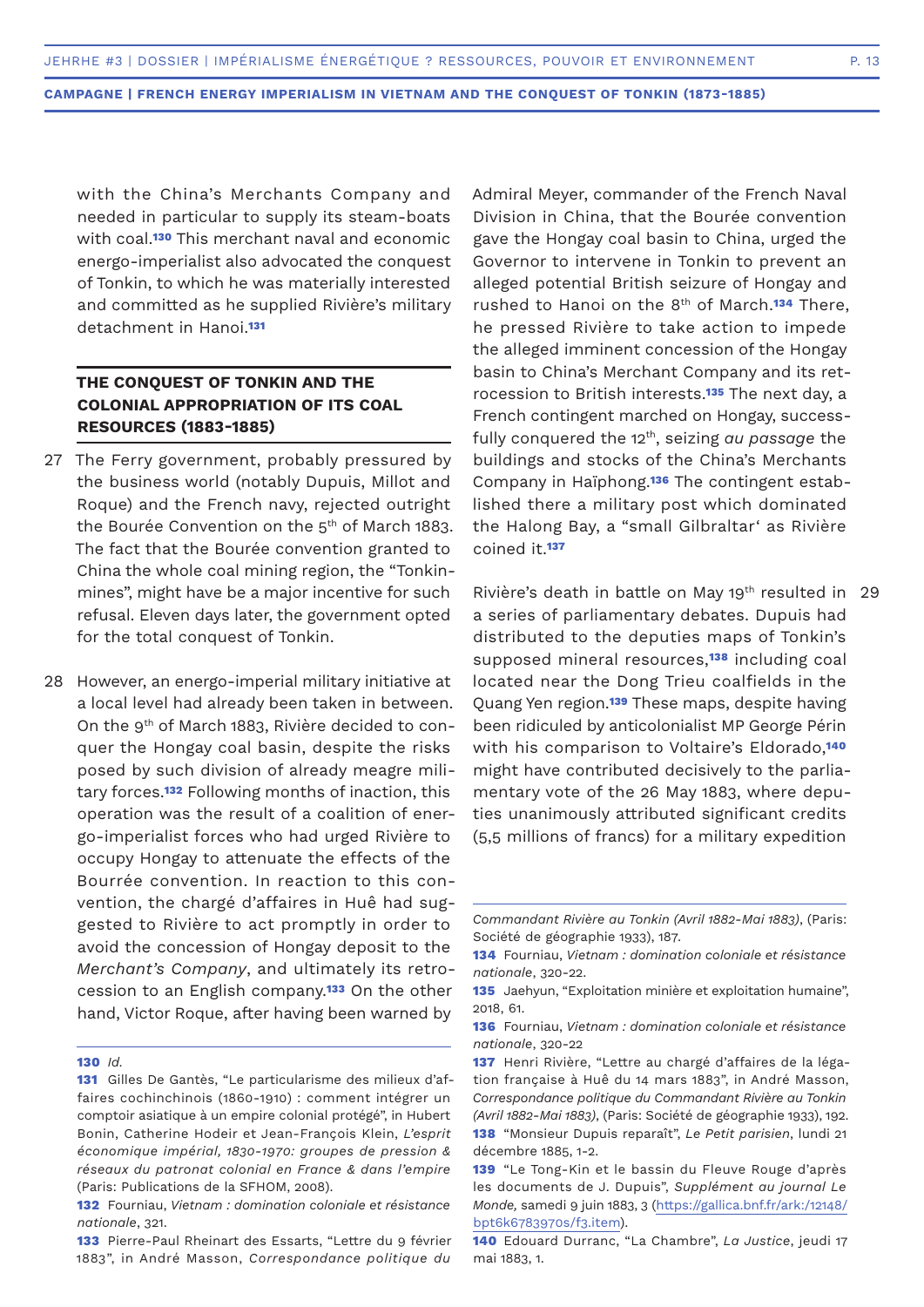to secure the French protectorate in Tonkin.**<sup>141</sup>** Indeed, during the parliamentary debate, a senator argued that Tonkinese coals would be precious resources for the French military and commercial navies, while the MP of Cochinchina wrote in its parliamentary report that the coal deposits next to the Tonkin gulf would allow for the rise of the French merchant navy in that region.**<sup>142</sup>**

- More generally, the widespread sincere fiction 30 of Tonkin (and Yunnan) as a mineral and commercial Eldorado,**143** in addition to a more general pro-imperialist propensity towards the conquest of Tonkin amongst French politicians, and significant pressures from the French navy, the Government of Cochinchina and French merchants and colonists,**144** definitely played a role in this vote. As Brocheux and Hémery argue, although the conquest of Tonkin cannot be attributed "to the actions of a small lobby and speculators aided by a handful of officers and priests", the pressure of this lobby "should not be underestimated either, especially that of Dupuis and Millot".**<sup>145</sup>**
- Due to French military pressure, the Annam Empire was compelled to accept a French protectorate in Tonkin on the  $25<sup>th</sup>$  of August 1883. The French military successes against China in northern Vietnam then forced its government in May 1884 to recognize the French protectorate in Tonkin, to pull off its army from Tonkin, and to open southern China to French commerce.**<sup>146</sup>** The French protectorate over Annam and Tonkin was hence enforced on the 6<sup>th</sup> of June 1884. As it was a protectorate and not an annexation, the French authorities needed to launch coal production a treaty with the Annam Empire that would have granted them full control over 31

**145** *Ibid*., 33.

**146** *Ibid*., 44-45.

Tonkin's mineral resources. Hence, the elaboration of a mining regime started right after the signature of the 1884 treaty, with the creation of a commission in September 1884 and the drafting of a mining convention by December 1884.**<sup>147</sup>** The draft convention, sent in December 1884 to the resident general of France in Hue, dismissed all existing concessions apart from that of Nong Son, specified that mining activities in Annam and Tonkin were to be subject to French-made regulations, and granted the protectorate the revenues of all mining taxes in Tonkin.**148** The Vietnamese government, which retained only the tax revenues of the Annam mines, was eventually forced by the French general resident to sign the mining convention in February 1885, despite its initial opposition to it.**149** The mineral resources of Tonkin were hereafter legally under French control.

Meanwhile, China had been determined not to 32 evacuate militarily Tonkin before a definitive diplomatic resolution of the conflict. Consequently, a new phase of the conflict had started in June 1884, and after a French ultimatum in July 1884 and China's refusal to pay a 250 million francs indemnity, two coal-mining harbors of Formosa (Taiwan) had been seized by the French Navy in January 1885.**<sup>150</sup>**

Nonetheless, the Sino-Vietnamese counter-of-33fensive in Tonkin, the diplomatic pressure from Great Britain and a political crisis in France eventually forced the French government to renounce its indemnity claim and its military conquests in China. The French government obtained, in exchange, the Chinese recognition of its protectorate over Tonkin, as well as the evacuation of Chinese troops, the commercial opening of Yunnan to French interests and the construction of a railway line from Tonkin to Yunnan. With the March 1885 Sino-French agreement on Tonkin, the protectorate over Tonkin eventually came

**<sup>141</sup>** Brocheux and Hémery, *Indochina: An Ambiguous Colonization*, 44.

**<sup>142</sup>** Jaehyun, "Exploitation minière et exploitation humaine", 2018, 64.

**<sup>143</sup>** Villemagne, "Du Tonkin des pionniers à la mise en valeur de l'Indochine".

**<sup>144</sup>** Brocheux and Hémery, *Indochina: An Ambiguous Colonization*, 33-34.

**<sup>147</sup>** Jaehyun, "Exploitation minière et exploitation humaine", 2018, 67–68.

**<sup>148</sup>** *Ibid*.,68.

**<sup>149</sup>** *Ibid*., 69.

**<sup>150</sup>** Brocheux and Hémery, *Indochina: An Ambiguous Colonization*, 45-46.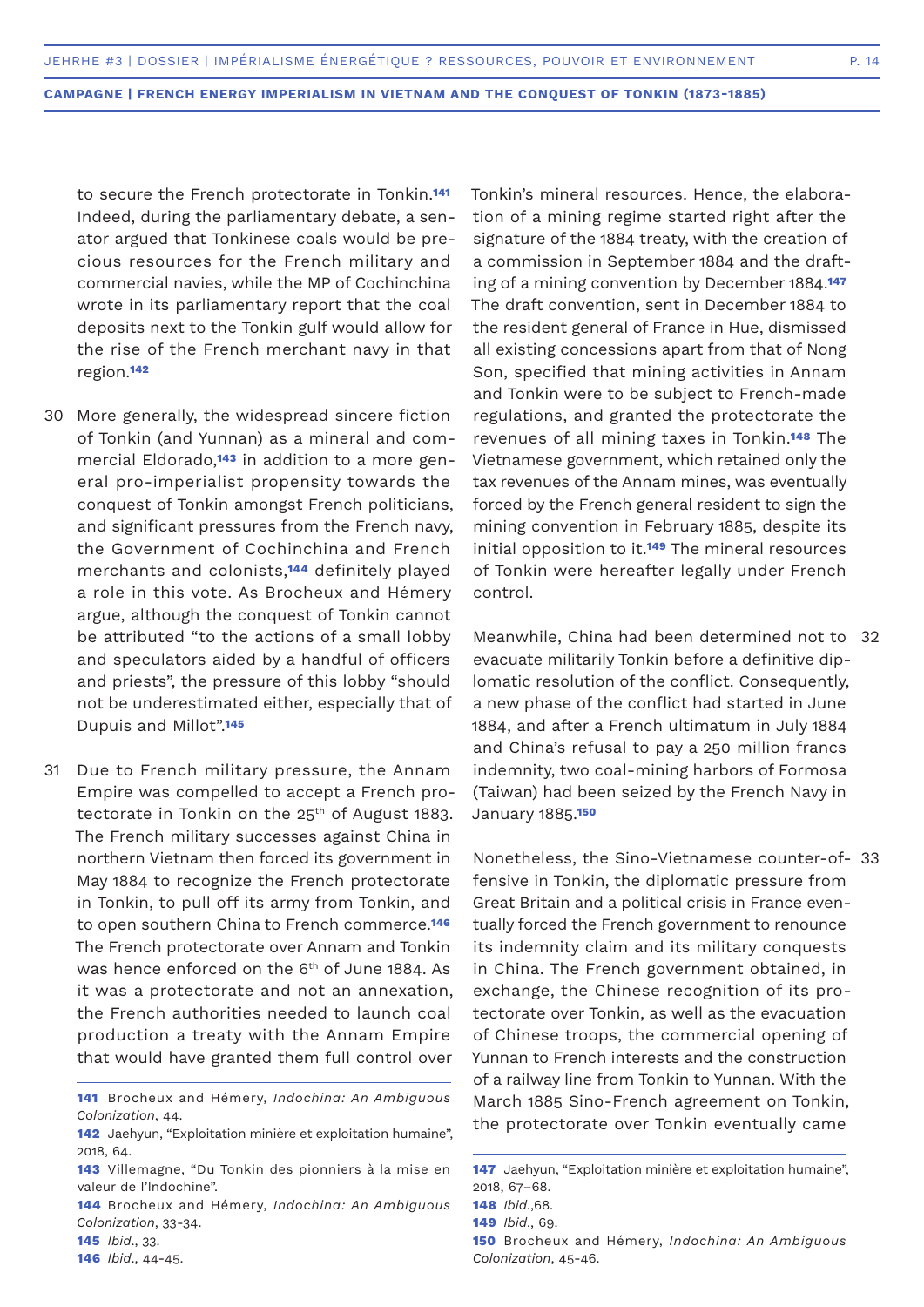into existence, although Tonkin was not "pacified" until the 1890's,**151** delaying the exploitation of the Dong Trieu coalfields until the 1900's.**<sup>152</sup>** Indeed, Victor Roque was granted these coalfields in 1890,**153** but he was captured by "pirates" during his visit there,**154** putting an end to his dreams of commercializing Dong-Trieu coals as he seemed to have returned to France just after having been liberated. Similarly, the Hongay coal basin was not pacified until 1895.**<sup>155</sup>**

34 Overall, the conjunction of naval (stemming from the Minister of the Navy and the Colonies and its local agents), political (that of Cochinchina's governor, of the chargé d'affaires and of pro-colonial politicians), and economic (of Dupuis, Millot and Roque) energo-imperialist interests led, amongst other causes, to the conquest of Tonkin and of its coal resources. The bottom-up collection of energo-imperial intelligence on Tonkin and Annam's coal resources from the 1870's resulted in an ever increasing interest of all these imperialist actors for them, and a subsequent pressure on politicians to conquer Tonkin. Of course, the conquest of Tonkin cannot be attributed only to these energo-imperial interests, as religious, agricultural, commercial, financial and political interests were also at stake,**156** but it had a permanent and important role in that complex and non-teleological process.

## **CONCLUSION**

35 The conquest of Tonkin and the establishment of a protectorate over it were not the only conditions to launch a profitable and productive extraction of its coal resources. The mining regime had to be drafted,**157** concessions to be attributed, coal regions to be pacified, capitals to be lifted massively and invested profitably and

**153** Courrier d'Haïphong, 5 janvier 1890.

**156** *Ibid*., 17-39.

**157** *Ibid*., 2.

workers to be recruited and put at work effectively. However, the establishment of a French protectorate over Tonkin was a decisive step in that process: by 1888, the *Société française des charbonnages du Tonkin* was founded by Bavier-Chauffour with 4 million of capitals, mainly Hong-Kongese;**158** in 1889, under special military protection,**159** it had started extracting coal in Hongay while facing its first strike;**160** and in 1906, it had already a profit rate of 60 % (85 % in 1913).**161** This triumph of big business energo-imperial interests, first in Hongay and then in Dong-Trieu from the 1920's (although not in Kebao in the 1890's), led to the rise of coal production in Vietnam up to 250 000 tons in 1901, 500 00 tons in 1910, 1 million in 1923 and 2 million in 1928, its highest point in Vietnam's colonial history.**<sup>162</sup>**

Meanwhile, the energo-imperial interests of the 36 Navy and the colonial administration had also been satisfied. The compromise with Bavier-Chauffour established in 1888 secured for the Navy a steady and cheap supply in coal and for the colonial budget a regular source of revenue, while leaving to private French capitals the task to create productive and profitable businesses which would contribute to the pacification of Tonkin and the growth of the colonial economy.**163** Dupuis was granted the Kebao island on conditions that were also favorable to the colonial administration.**164** Hence, far from being

**<sup>151</sup>** *Ibid*., 46-47.

**<sup>152</sup>** *Ibid*., 53.

**<sup>154</sup>** "Tonkin", *Les Tablettes coloniales*, 23 février 1890. **155** ANOM, *fonds de la Résidence Supérieure du Tonkin – Ancien Fonds* [RST-AF], côte n° 27655; Jaeyung, "Exploitation minière et exploitation humaine", 2018, 114.

**<sup>158</sup>** "La fusion des sociétés charbonnières du Tonkin", *L'Echo des mines et de la métallurgie*, 24 novembre 1895. **159** Centre des archives nationales du Vietnam n°1, *Fonds de la Résidence supérieure au Tonkin*, côte n° 37737, "Demande formulée par le Directeur de la Société Française des Charbonnages du Tonkin en vue d'obtenir l'occupation de certains postes à Quang Yen par la garde civile ou par les troupes militaires", 1889-1892

**<sup>160</sup>** Centre des archives nationales du Vietnam n°1, *Fonds de la Résidence supérieure au Tonkin*, côte n° 69910, "Grève des ouvriers éclatés à la mine de Ha Tou (Quang Yen)", 1889 **161** Pierre Brocheux, *Une histoire économique du Viet Nam, 1850-2007 : la palanche et le camion* (Paris : Indes savantes, 2009), 101.

**<sup>162</sup>** Association des mines du Tonkin, *L'industrie minérale en Indochine en 1933, Hanoï, Imprimerie d'Extrême-Orient*, 60. **163** Emile Sarran, *Etudes sur le bassin houiller du Tonkin* (Paris: Challamel, 1888).

**<sup>164</sup>** ANOM, *Indo AF*, côte n°A60(5), Acte de concession de terrains domaniaux, 4 avril 1888.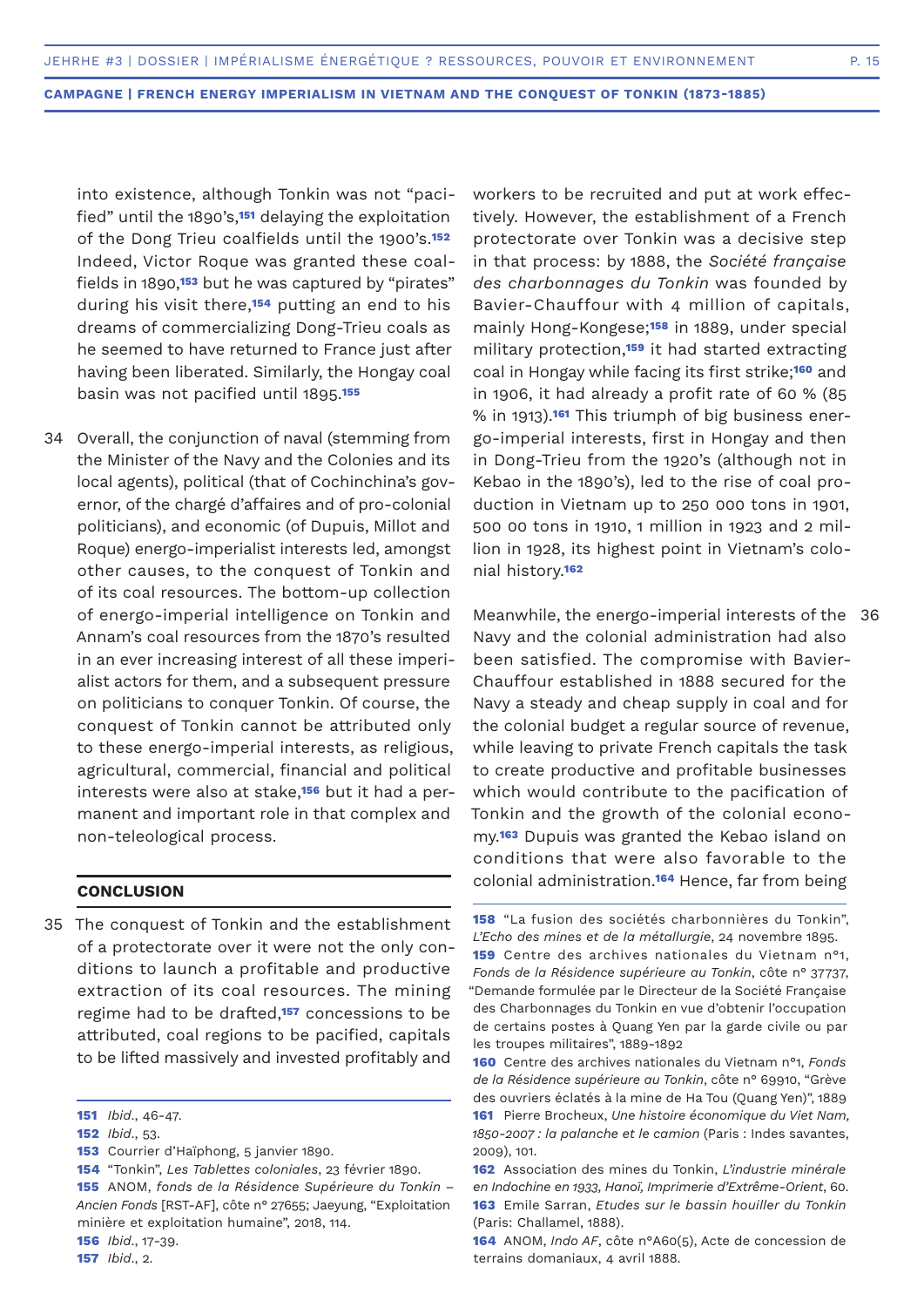a puppet regime of big business energo-imperialism, as shown by its four year of tough negotiations with Bavier-Chauffour,**165** the French colonial administration, in constant coordination with the French government, managed to shape an energo-imperial scheme that fulfilled its energo-imperial objectives and offered a financial and energy justification for the colonization of Tonkin.

Colonial Vietnam's energo-imperial scheme 37would therefore be until its final demise in 1954- 55 the product of a settlement between big business, the Navy and the colonial administration energy imperialisms. In that sense, it was different from Algerian energo-imperial scheme regarding coal, which aimed solely to satisfy colonial energy needs at whatever economic cost.**<sup>166</sup>** In contrast, that of Vietnam also allowed for the profitable exportation of coal on South-East Asia

markets,**167** in concert with the imperial politics of limited industrialization in Vietnam.**168** Indeed, the dominant share of its coal production was exported, apart during the early 1920's and the Indochinese war.**169** As in addition, Vietnam's domestic consumption was mostly a colonial one,**170** energo-imperialism in Vietnam resulted in an "unequal ecological exchange"**171** between France and Vietnam, in terms of energy, benefits from coal extraction and localization of ecological destruction (water contamination).**172** This unequal ecological exchange, which went with the unequal socio-economic exchange between French capitalists and managers and Vietnamese workers,**173** is henceforth to be studied altogether with colonial deforestation on the one hand,**<sup>174</sup>** and plantation capitalism on the other,**175** in order to have a full picture of the lasting impact of French energy and environmental colonialism in Vietnam.**<sup>176</sup>**

**<sup>167</sup>** Association des mines du Tonkin, *L'industrie minérale en Indochine en 1933* (Hanoï: Imprimerie d'Extrême-Orient), 74. **168** Brocheux and Hémery, *Indochina: An Ambiguous Colonization*, 125.

**<sup>169</sup>** Association des mines du Tonkin, *L'industrie minérale en Indochine en 1933* (Hanoï: Imprimerie d'Extrême-Orient), 10. **170** *Ibid*., 82.

**<sup>171</sup>** Alf Hornborg, *Global Ecology and Unequal Exchange: Fetishism in a Zero-Sum World* (New York: Routledge, 2011). **172** ANOM, *Fonds ministériels, Mission Dimpault* (1936-1937), 1AFFECTO/104, Rapport Tupinier du 5 mai 1937. The absence of archival sources on pollution and environmental issues is telling much about the colonial disinterest in these issues. **173** Jaehyun, "Exploitation minière et exploitation humaine", 2018.

**<sup>174</sup>** Frédéric Thomas, "Protection des forêts et environnementalisme colonial : Indochine, 1860-1945", *Revue d'histoire moderne et contemporaine*, 56–4.4 (2009), 104; Pamela D. McElwee, *Forests Are Gold: Trees, People, and Environmental Rule in Vietnam* (Seattle: University of Washington Press, 2016). **175** Martin J. Murray, *The Development of Capitalism in Colonial Indochina (1870-1940)* (Berkeley: University of California Press, 1980); Marianne Boucheret, "Les plantations d'hévéas en Indochine (1897-1954)" (Paris 1, 2008); Xuan Tri Tran, "Les plantations d'hévéa en Cochinchine (1897-1940)" (Aix-Marseille, 2018); Michitake Aso, *Rubber and the Making of Vietnam: An Ecological History, 1897-1975* (Chapel Hill: The University of North Carolina Press, 2018). **176** On that issue, see Armel Campagne, "La ecologia-mundo del imperio colonial francés", *Relaciones Internacionales*, "Ecología-Mundo, Capitaloceno y Acumulación Global", nos. 46 y 47 (forthcoming, 2021).

**<sup>165</sup>** ANMT, *CS-BI*, côte n°2011 030 5922; ANOM, Indo AF, côte n°T41(2); ANOM, Indo AF, côte n°T41(3).

**<sup>166</sup>** Saul, *Intérêts économiques français et décolonisation de l'Afrique du Nord*, 2016.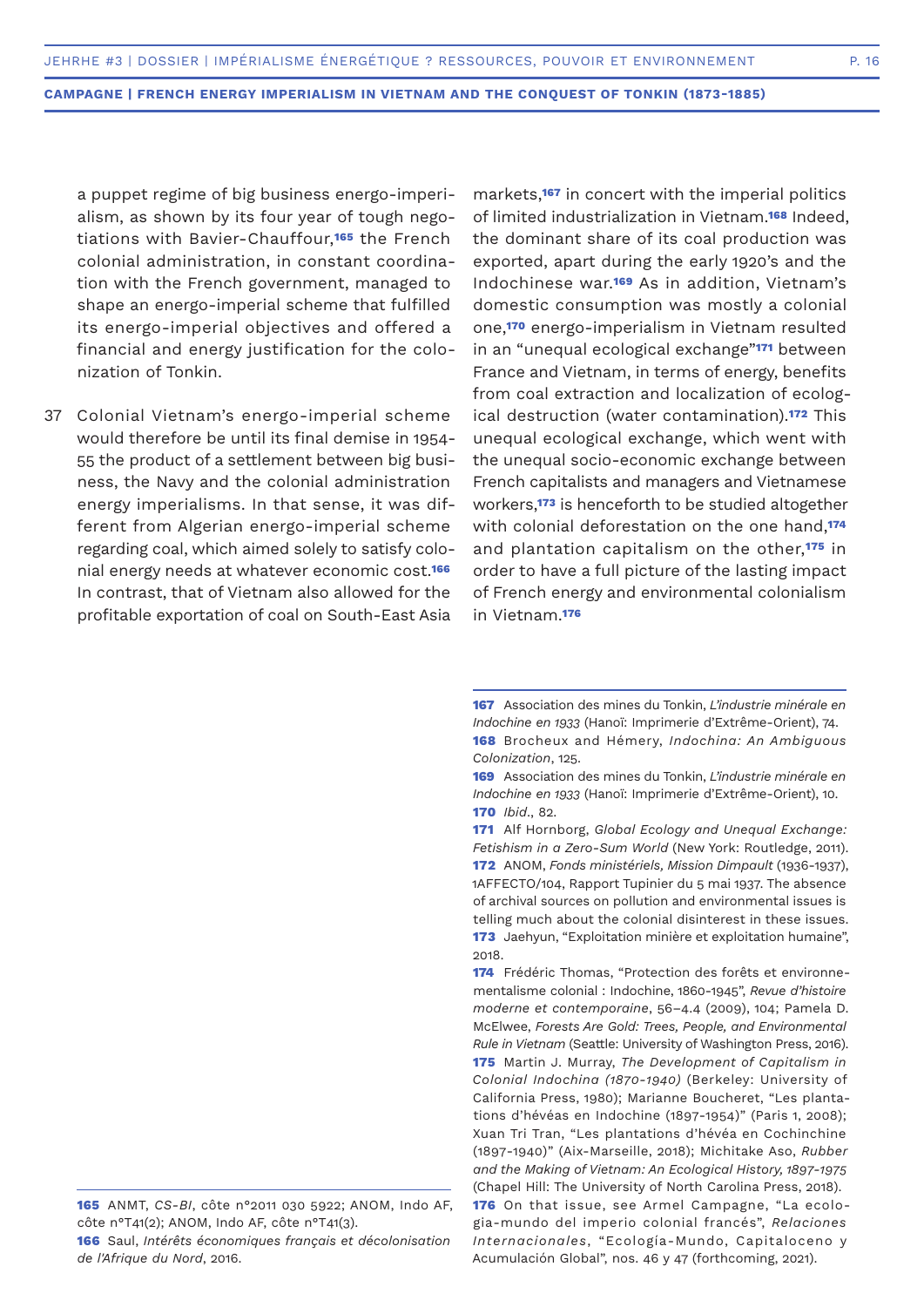# **Bibliographie**

# **Aso, Michitake**

*Rubber and the Making of Vietnam: An Ecological History, 1897-1975*, Flows, Migrations, and Exchanges (Chapel Hill: The University of North Carolina Press, 2018).

#### **Boucheret, Marianne**

"Les Plantations d'hévéas En Indochine (1897-1954)" (Paris 1, 2008).

## **Bourdieu, Pierre**

*The Logic of Practice*, Reprinted (Stanford, Calif: Stanford Univ. Press, 2008).

# **Brocheux, Pierre**

*Une Histoire Économique Du Viet Nam, 1850-2007: La Palanche et Le Camion* (Paris: Indes savantes, 2009).

## **Brocheux, Pierre, and Daniel Hémery**

*Indochina: An Ambiguous Colonization, 1858-1954* (Berkeley: University of California Press, 2011).

#### **Cantoni, Roberto**

"Energo-Colonialism: The Role of the Oil Industry in Gabon in the Trente Glorieuses" (presented at the Doctoriales, Blois, 2015).

*Oil Exploration, Diplomacy, and Security in the Early Cold War: The Enemy Underground* (London: Routledge, 2017).

# **Cooper, Frederick, and Ann Laura Stoler, (eds.)**

*Tensions of Empire: Colonial Cultures in a Bourgeois World* (Berkeley: University of California Press, 1997).

## **Crouzet, Guillemette**

*Genèses Du Moyen-Orient: Le Golfe Persique à l'âge Des Impérialismes (Vers 1800-Vers 1914)* (Ceyzérieu: Champ Vallon, 2015).

#### **D'Andurain, Julie, and Jonathan Krause**

"Pirates, Slavers, Brigands and Gangs: The French Terminology of Anticolonial Rebellion, 1880– 1920", *French History*, 31.4 (2017), 495–511 <https://doi.org/10.1093/fh/ crx054&gt

## **Davis, Bradley Camp**

*Imperial Bandits: Outlaws and Rebels in the China-Vietnam Borderlands*, Critical Dialogues in Southeast Asian Studies (Seattle: University of Washington Press, 2017).

# **De Gantès, Gilles**

"Le Particularisme Des Milieux d'affaires Cochinchinois (1860-1910) : Comment Intégrer Un Comptoir Asiatique à Un Empire Colonial Protégé", in *L'esprit Économique Impérial, 1830-1970: Groupes de Pression & Réseaux Du Patronat Colonial En France & Dans l'empire*, ed. by Hubert Bonin, Catherine Hodeir, and Jean-François Klein (Paris: Publications de la SFHOM, 2008).

#### **Eastman, Lloyd E**

*Throne and Mandarins: China's Search for a Policy during the Sino-French Controversy, 1880-1885* (Cambridge: Harvard University Press, 1967).

#### **Ediger, Volkan Ş., and John V. Bowlus**

"A Farewell to King Coal: Geopolitics, Energy Security, and the Transition to Oil, 1898–1917", *The Historical Journal*, 62.2 (2019), 427–49 <https://doi.org/10.1017/ S0018246X18000109&gt

#### **Fichter, James R.**

"British Infrastructure and French Empire: Anglo-French Steam Interdependency in Asian Waters, c.1852–1870", *Britain and the World*, 5.2 (2012), 183–203 <https://doi. org/10.3366/brw.2012.0053&gt

"Imperial Interdependence on Indochina's Maritime Periphery: France and Coal in Ceylon, Singapore, and Hong Kong, 1859–1895", in *British and French Colonialism in Africa, Asia and the Middle East*, ed. by James R. Fichter (Cham: Springer International Publishing, 2019), pp. 151–79 <https://doi. org/10.1007/978-3-319-97964-9\_8&gt

## **Fourniau, Charles**

*Vietnam: Domination Coloniale et Résistance Nationale, 1858-1914* (Paris: Indes savantes, 2002).

#### **Gray, Steven**

*Steam Power and Sea Power: Coal, the Royal Navy, and the British Empire, c. 1870-1914*, Cambridge Imperial and Post-Colonial Studies Series (London: Palgrave Macmillan, 2018).

# **Hornborg, Alf**

*Global Ecology and Unequal Exchange: Fetishism in a Zero-Sum World* (New York: Routledge, 2011).

# **Jaehyun, Jeoung**

"Exploitation Minière et Exploitation Humaine : Les Charbonnages Dans Le Vietnam Colonial, 1874-1945" (unpublished Thèse de doctorat en Histoire, Université Paris Diderot - Paris 7, 2018).

#### **Kent, Marian**

*Moguls and Mandarins: Oil, Imperialism, and the Middle East in British Foreign Policy, 1900-1940* (London: Frank Cass, 1993).

#### **Klein, Jean-François**

"Une Histoire Impériale Connectée ? Hải Phòng : Jalon d'une Stratégie Lyonnaise En Asie Orientale (1881- 1886)", *Moussons*, 13–14, 2009, 55–93 <https://doi.org/10.4000/ moussons.900&gt

## **Lafrance, Xavier**

*The Making of Capitalism in France: Class Structures, Economic Development, the State and the Formation of the French Working Class, 1750-1914*, Historical Materialism Book Series, 189 (Boston: Brill, 2019).

#### **Lai, Chi-Kong**

"Li Hung-Chang and Modern Enterprise The China Merchants" Company, 1872-1885', *Chinese Studies in History*, 25.1 (1991), 19–51.